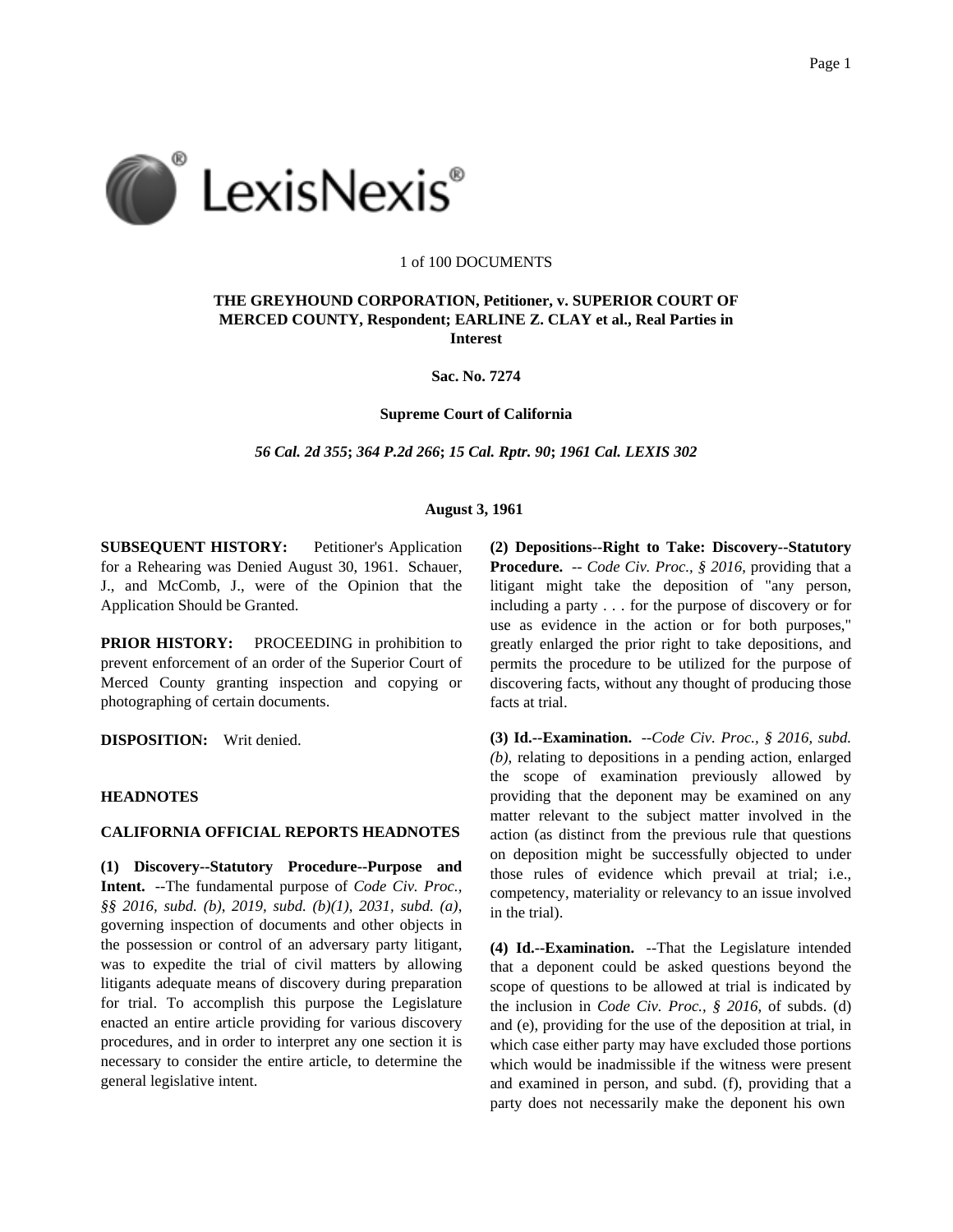witness.

**(5) Id.--Examination.** --In *Code Civ. Proc., § 2017*, providing for perpetuation of testimony by the taking of depositions when no action is pending, the language of subd. (a)(3), makes specifically applicable thereto all provisions regarding scope of the examination and the various limitations and protections against abuse which control the other discovery procedures.

**(6) Id.--Construction and Scope of Statutes.** -- *Code Civ. Proc., §§ 2018- 2029*, provide streamlined and less burdensome mechanics for the actual noticing and taking of depositions both in and out of the state, and on either oral examination or written interrogatories.

**(7) Discovery--Statutory Procedure--Comparison of New System With Old.** -- *Code Civ. Proc., § 2019, subd. (b)(1)*, providing that, on motion of any party and for good cause shown, the court may control the scope of inquiry, limit the matters included and make "any other order which justice requires to protect the party or witness from annoyance, embarrassment, or oppression," and its incorporation in the other code sections relating to discovery, indicate that the Legislature was aware of the fact that the new procedures provided discovery rights far beyond the narrow confines of the old and that this required a method of controlling abuse which did not previously exist.

**(8) Depositions--Examination: Discovery--Statutory Procedure--Written Interrogatories.** --Under *Code Civ. Proc., § 2030*, providing that a party may, without previous court order, compel his adversary to fully answer in writing such written interrogatories as may be served on him, the scope of the interrogatories is the same as that provided for depositions, the party to whom the interrogatories are addressed is afforded the protection of the right to object and have his objection passed on by the court, and no limitation is made on the number of interrogatories which may be included in the set, but a party may not require a particular adversary to answer more than one set without prior order of court. The use of such interrogatories is in addition to and exclusive of the right to take the deposition of the same party, and either procedure may be resorted to before or after the other.

**(9) Inspection and Physical Examination--Right to Inspect.** --Under *Code Civ. Proc., § 2031*, providing for inspection of documents and physical objects not capable

of being reduced to writing and for the right to photograph them, the right to inspect is not enjoyed without first obtaining an order of court predicated on a noticed motion and showing of good cause.

**(10) Id.--Physical and Mental Examination.** --Under *Code Civ. Proc., § 2032*, providing for physical, mental or blood examination of parties (and other specified persons) when such physical or mental condition or blood relationship is in controversy, such examination may be had only on court order made on motion for good cause shown, and to that extent is similar to the right formerly recognized by judicial decision. The section, however, goes beyond the old procedure in providing for examination of persons other than the parties, and requiring that the party requiring the examination provide the examinee, on request, with "a detailed written report of the examining physician setting out his findings and conclusions, together with like reports of all earlier examinations of the same condition."

**(11) Discovery--Statutory Procedure--Admissions of Facts and of Genuineness of Documents.** --Under *Code Civ. Proc., § 2033*, providing that either party may require (without obtaining a court order) that the other party admit "the genuineness of any relevant documents described in the request or . . . the truth of any relevant matters of fact set forth in the request," the party so served may reply by a sworn denial or a detailed answer setting forth reasons why he cannot admit or deny, file with the court objections to the requests and obtain a hearing; failure to take any one of the enumerated steps within the time provided is deemed an admission. The section does not incorporate the provision of *§ 2016* regarding scope of the admissions, but limits the requests to matters not privileged and relevant.

**(12) Id.--Statutory Procedure--Relation to Federal Rules.** --Though the code sections on depositions and discovery ( *Code Civ. Proc., §§ 2016- 2035*) were substantially adopted from the federal rules of discovery, the Legislature made some alterations in substance, which almost without exception were for the express purpose of creating in California a system of discovery procedures less restrictive than those then employed in the federal courts.

**(13) Id.--Statutory Procedure--Scope and Effect of New System.** --Under the statutes relating to depositions and discovery ( *Code Civ. Proc., §§ 2016- 2035*), the Legislature adopted a complete system in which at least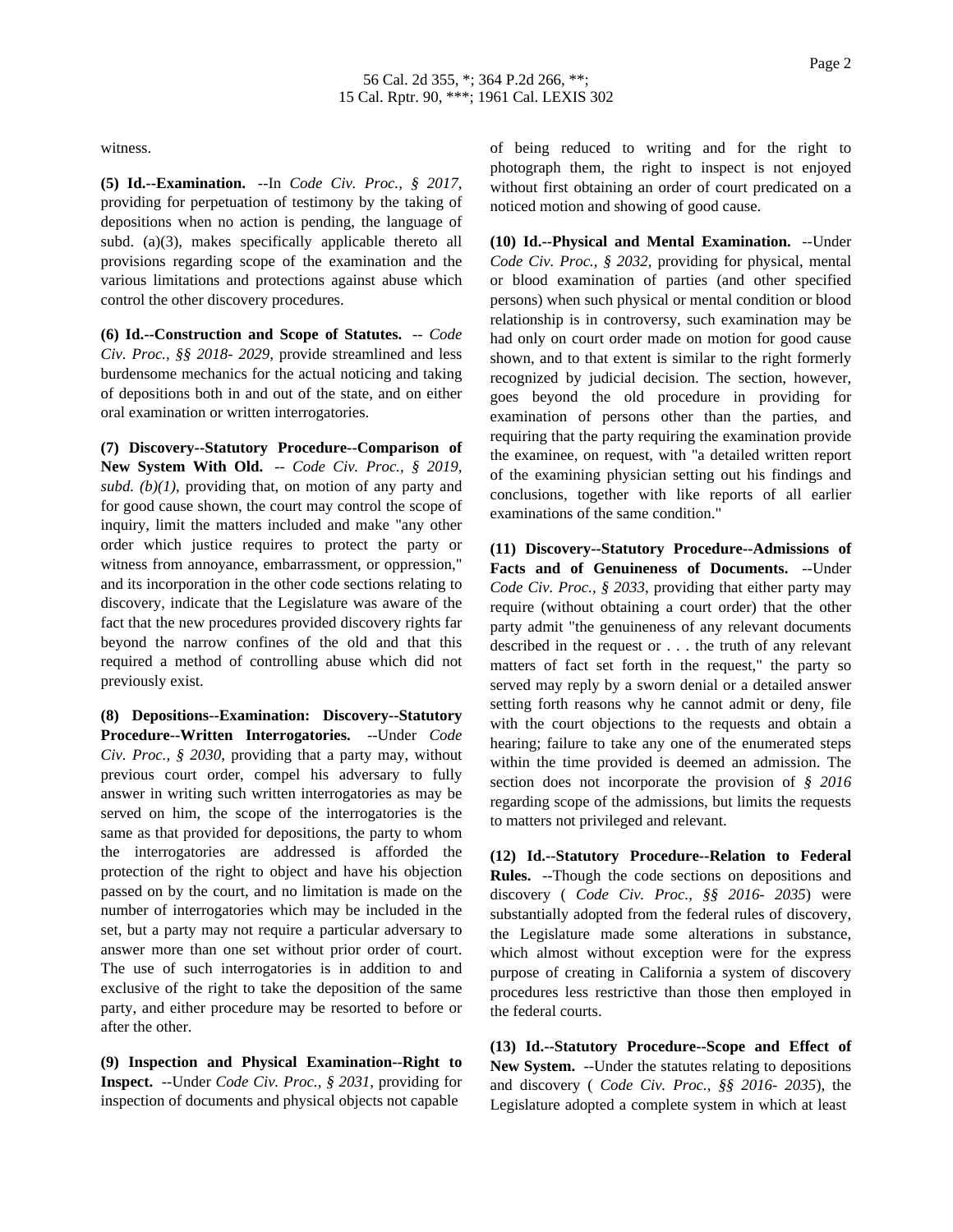five methods of discovery were substituted for the three previously existing in this state, each method being liberalized as to person, scope and situation. The new system created an interdependence of methods to the end that each might be utilized in support of the others, care was taken to give each party the rights given his opponent, and, to protect against abuses of the liberality thus created, safeguards were provided unknown to the old procedures.

**(14) Id.--Statutory Procedure--Purpose and Intent.** --The new discovery system ( *Code Civ. Proc., §§ 2016- 2035*), as did the federal system, was intended to give greater assistance to the parties in ascertaining the truth and checking and preventing perjury; provide an effective means of detecting and exposing false, fraudulent and sham claims and defenses; make available, in a simple, convenient and inexpensive way, facts which otherwise could not be proved except with great difficulty; educate the parties in advance of trial as to the real value of their claims and defenses, thereby encouraging settlements; expedite litigation; safeguard against surprise; prevent delay; simplify and narrow the issues; and expedite and facilitate both preparation and trial.

**(15) Id.--Statutory Procedure--Purpose and Intent.** --In enacting the deposition-discovery rules ( *Code Civ. Proc., §§ 2016- 2035*), the Legislature intended to take the "game" element out of trial preparation while retaining the adversary nature of the trial itself to do away with the sporting theory of litigation, namely, surprise at trial.

**(16) Id.--Statutory Procedure--Construction of Statute.** --In order to accomplish the various legislative purposes set forth in the deposition-discovery rules ( *Code Civ. Proc., §§ 2016- 2035*), the several statutes must be construed liberally in favor of disclosure unless the request is clearly improper by virtue of well-established causes for denial, and disclosure is a matter of right unless statutory or public policy considerations clearly prohibit it. Even where the statute requires a showing of good cause, that showing must be liberally construed. (Disapproving *Atchison, T. & S. F. Ry. Co. v. Superior Court, 191 Cal.App.2d 489 [12 Cal.Rptr. 788]*, and other opinions containing similar holdings.)

**(17) Id.--Statutory Procedure--Discretion of Court.** --The discovery statutes vest a wide discretion in the trial court in granting or denying discovery.

**(18) Id.--Statutory Procedure--Discretion of Court.** --Appellate courts in passing on orders granting or denying discovery should not use the trial court's discretion argument to defeat the liberal policies of the statute.

**(19) Id.--Statutory Procedure--Discretion of Court.** --The courts should be careful to impose the burden of showing the trial court's discretion or a lack of it on the proper party. Where a litigant starts the discovery process without prior court intervention, the burden is on the party seeking to deny that right; but where the party must show "good cause" for disclosure, the burden is on the one seeking disclosure.

**(20) Inspection and Physical Examination--Discretion of Court.** --Under *Code Civ. Proc., § 2031*, providing that the order requiring a party to produce documents and other things for inspection shall be based on a motion "showing good cause," and *§ 2032* (relating to physical or mental examination), requiring that the order be based on "good cause," discretion is obviously involved.

**(21) Discovery--Statutory Procedure--Discretion of Court.** -- *Code Civ. Proc., § 2019, subd. (b)(1)*, requiring the trial court to make orders, by limiting the scope and manner of the discovery procedures, in certain specified manners, must be construed to grant the court discretion in limiting attempted discovery which, while it may come within the rules established by other code sections, offends the sense of justice and reason.

**(22) Appeal--Discretion of Lower Court.** --An exercise of discretion by the trial court in discovery proceedings may only be disturbed on appeal when it can be said that there has been abuse of discretion.

**(23) Discovery--Statutory Procedure--Discretion of Court.** --It is not an abuse of discretion to deny discovery when the party seeking the information has been so dilatory that allowance of discovery would hinder rather than expedite the trial.

**(24) Id.--Statutory Procedure--Discretion of Court.** --Though the trial court, in making its orders under *Code Civ. Proc., § 2019, subd. (b)(1)*, in discovery proceedings, should where possible utilize its power to make such order as "justice requires," this does not mean that disclosure must be denied in every case in which annoyance or oppression may be demonstrated; it means that the court should attempt to arrive at a just result by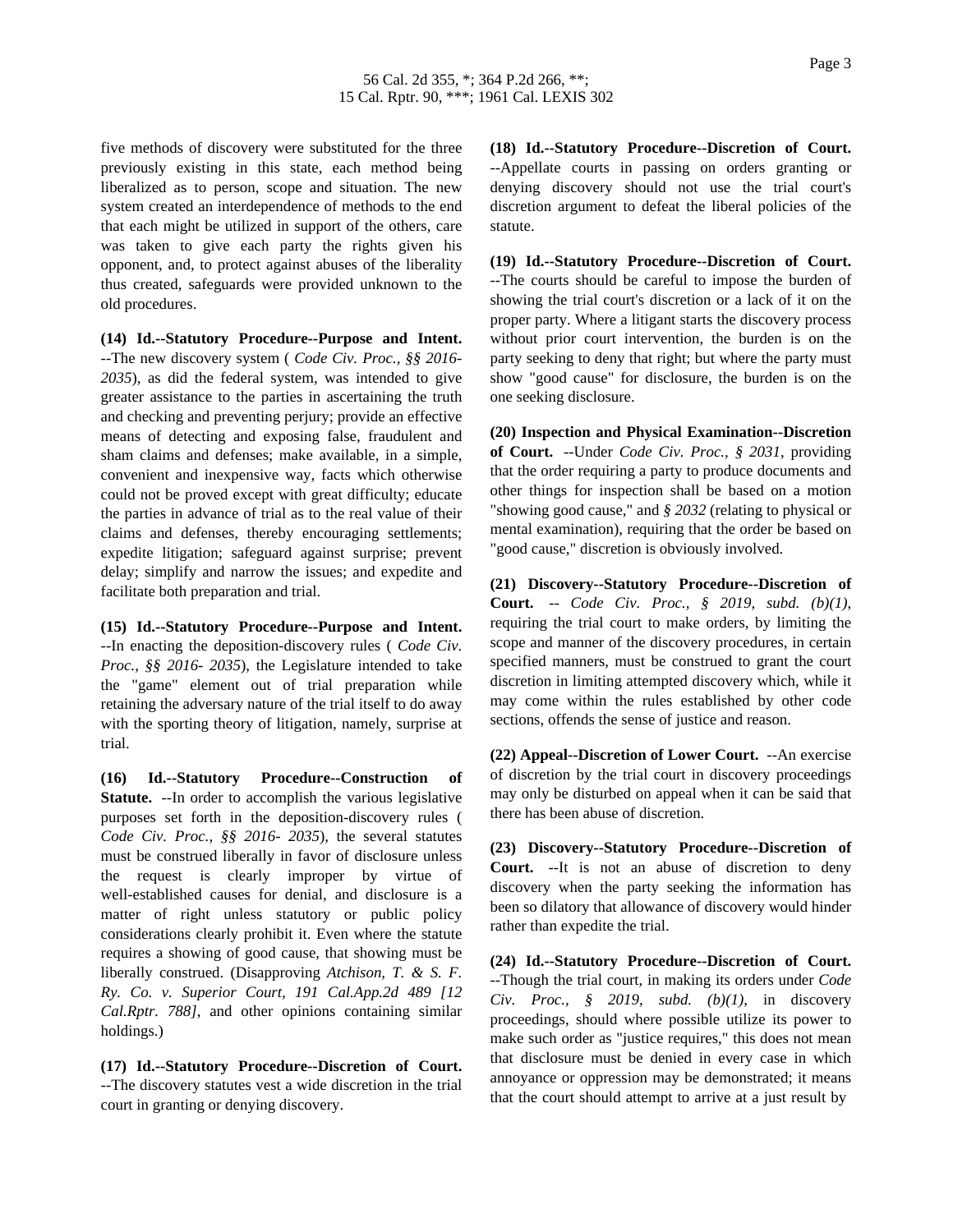the application of its powers to make such order as justice requires.

**(25) Id.--Statutory Procedure--Discretion of Court.** --In those situations wherein the only valid objection to disclosure is that it entails an undue burden on the other party, the trial court should give consideration to various alternatives provided in the discovery statute. Requiring such party to pay the costs of disclosure is not the only method; in many instances justice might be served by approving such portion of the request which appears to the court to be of sufficient importance to override the considerations of burden, while disapproving such portions which do not.

**(26) Id.--Statutory Procedure--Discretion of Court.** --In discovery proceedings discretion is not exercised merely by denying or granting the request, and the manner of exercising discretion must be given consideration at both trial and appellate levels. In some cases, consideration should be given to the purpose of the information sought, the effect disclosure will have on the parties and on the trial, the nature of objections urged by the party resisting disclosure, and ability of the court to make an alternative order which may grant partial disclosure, disclosure in another form, or disclosure only in the event that the party seeking the information undertakes certain specified burdens which appear just under the circumstances. With such considerations in mind, the court may grant the request in full or in part; it may grant subject to specified limitations which it finds proper to impose, and it may, when necessary, deny *in toto*.

**(27) Id.--Statutory Procedure--Discretion of Court.** --Each exercise of discretion in discovery proceedings will occur under a differing set of facts, and each case must, of necessity, be decided in light of those particular facts.

**(28) Id.--Statutory Procedure--Discretion of Court.** --The legislative purposes set forth in the discovery statute should not be subverted under the guise of exercise of discretion.

**(29) Id.--Statutory Procedure--Discretion of Court.** --The legislative purposes set forth in the discovery statute are to be given effect rather than thwarted, to the end that discovery is encouraged.

**(30) Id.--Statutory Procedure--Discretion of Court.**

--When disputed facts provide a basis for the exercise of discretion, those facts should be liberally construed in favor of discovery, rather than in the most limited and restrictive manner possible.

**(31) Id.--Statutory Procedure--Discretion of Court.** --Although the statutory limitations on discovery must be applied when the facts so warrant, exercise of discretion does not authorize extension beyond the limits expressed by the Legislature.

**(32) Id.--Statutory Procedure--Discretion of Court.** --There is no room for judicial discretion in those situations not included in the discovery statutes but asserted as general limitations on the privileges conferred. Such situations, however, may be subject to judicial discretion under the statutory power to prevent abuse and advance the ends of justice.

**(33) Id.--Statutory Procedure--Discretion of Court.** --The power to prevent abuse which is bestowed on the trial court by *Code Civ. Proc., § 2019, subd. (b) (1)*, is the power to exercise discretion based on the factual showing made. When the record indicates facts on which the court exercised its discretion, that exercise will not be disturbed on appeal; when the facts are undisputed or there is but one reasonable interpretation, the question ceases to be fact and is one of law.

**(34) Id.--Statutory Procedure--Discretion of Court.** --The trial courts in exercising their discretion should keep in mind that the Legislature has suggested that, where possible, the courts should impose partial limitations rather than outright denial of discovery.

**(35) Id.--Statutory Procedure--Discretion of Court.** --In the exercise of its discretion on a request for discovery, the court should weigh the relative importance of the information sought against the hardship which its production might entail, and it must weigh the relative ability of the parties to obtain the information before requiring the adversary to bear the burden or cost of production, keeping in mind the statutory admonition of entering an order consistent with justice.

**(36) Id.--Statutory Procedure--Discretion of Court.** --Any record which indicates failure to give adequate consideration to the legal concepts involved on a request for discovery is subject to the attack of abuse of discretion, regardless of the fact that the order granting or denying discovery shows no abuse on its face.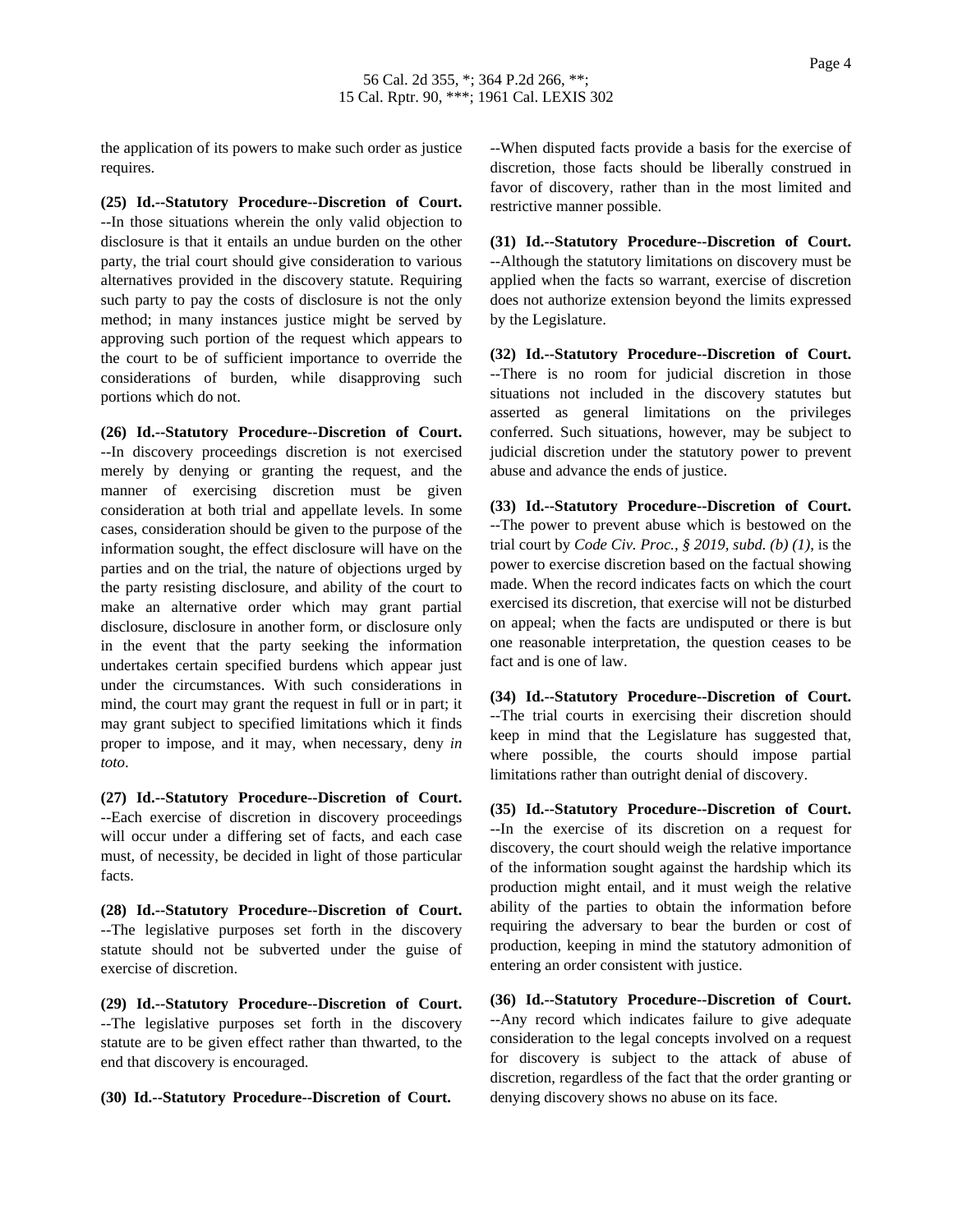**(37) Id.--Statutory Procedure--Order--Findings.** --There is nothing in the discovery statutes which requires the trial court to make findings as a basis of an order either granting or refusing the right to have information disclosed; but a careful judge, faced with a questionable request for discovery, will find some way to let the record show the basis of his determination.

**(38) Id.--Statutory Procedure--"Fishing Expedition."** --An objection that the requested discovery is a mere "fishing expedition" is intended to mean that the party seeking discovery does not know precisely what he seeks, but is attempting to obtain all possible information for the purposes of his case.

**(39) Id.--Statutory Procedure--"Fishing Expedition."** --The claim that a party is engaged on a fishing expedition is not, and under no circumstances can be, a valid objection to an otherwise proper attempt to utilize the provisions of the discovery statutes. Should the so-called fishing expedition be subject to other objections, it can be controlled.

**(40) Inspection and Physical Examination--Right to Inspect--Showing of Good Cause.** --Since *Code Civ. Proc., § 2031, subd. (a)*, providing that on motion of any party showing "good cause" the court may order the production, inspection or copying of any specified document, is silent on both the nature of good cause and the manner in which it is to be shown, the legislative intent can be ascertained only by a consideration of the general legislative intent in the Discovery Act.

**(41) Id.--Right to Inspect--Showing of Good Cause.** --The Discovery Act, in cases of production of material for inspection and physical examination, specifically requires a prior order to be obtained, based on a showing of good cause, it appearing that the Legislature deemed these vehicles of discovery to be of a type which might be abused if not controlled in advance.

**(42) Id.--Right to Inspect--Showing of Good Cause.** --The good cause which must be shown as a basis for an order of court permitting the production, inspection or copying of a specified document should be such that will satisfy an impartial tribunal that the request may be granted without abuse of inherent rights of the adversary.

**(43) Id.--Right to Inspect--Showing of Good Cause.** --Since *Code Civ. Proc., § 2031, subd. (a)*, does not prescribe the method of showing good cause as a basis

for a court order permitting inspection of a document in possession of an adversary, such cause may be shown in any manner consistent with established rules of pleading and practice.

**(44) Motions--Affidavits in Support of Motion or Other Proof.** --Ordinarily, when a motion is filed seeking an order of court, the moving party serves and files supporting affidavits. If the showing made in such affidavits is not complete (and even when no affidavits are filed), good cause may be found in the pleadings filed in the action, or cause for granting the motion may be shown orally at the time of hearing, either by testimony or by argument of admitted facts.

**(45) Inspection and Physical Examination--Right to Inspect--Showing of Good Cause.** --Since the trial court must pass on the cause shown for a request for an order for the production and inspection of documents in the possession of an adversary, good cause should be shown at the time of making the motion or before; but if it is shown at any time before the trial court loses jurisdiction, it would be futile to disturb a proper exercise of jurisdiction just because the court acted prematurely, and to do so would be contrary to the purpose of the discovery statutes.

**(46) Id.--Right to Inspect--Showing of Good Cause.** --In an action for personal injuries arising out of a collision of a motor vehicle in which plaintiffs were riding and a bus operated by defendant corporation, the facts that the scene of the accident was an interstate highway, that the corporation obtained the witnesses' statements at the time of the accident and while plaintiffs were physically incapacitated, as well as other surrounding circumstances which were before the trial court, seemed to support an implied finding of good cause for plaintiffs' motion for an order requiring the corporation to produce and permit inspection of the written statements in its possession. Even if the Supreme Court, in a proceeding for prohibition to restrain the trial court from enforcing its order for inspection, were to hold such showing insufficient, where it appeared that additional facts, not presented to the trial court but admittedly supporting the right to inspect, were true, the Supreme Court should not grant the writ, since nothing would prohibit plaintiffs from making a new motion and, if the writ were granted, needless litigation would result.

**(47) Discovery--Statutory Procedure--Material Discoverable.** --Discovery may be had as to any matter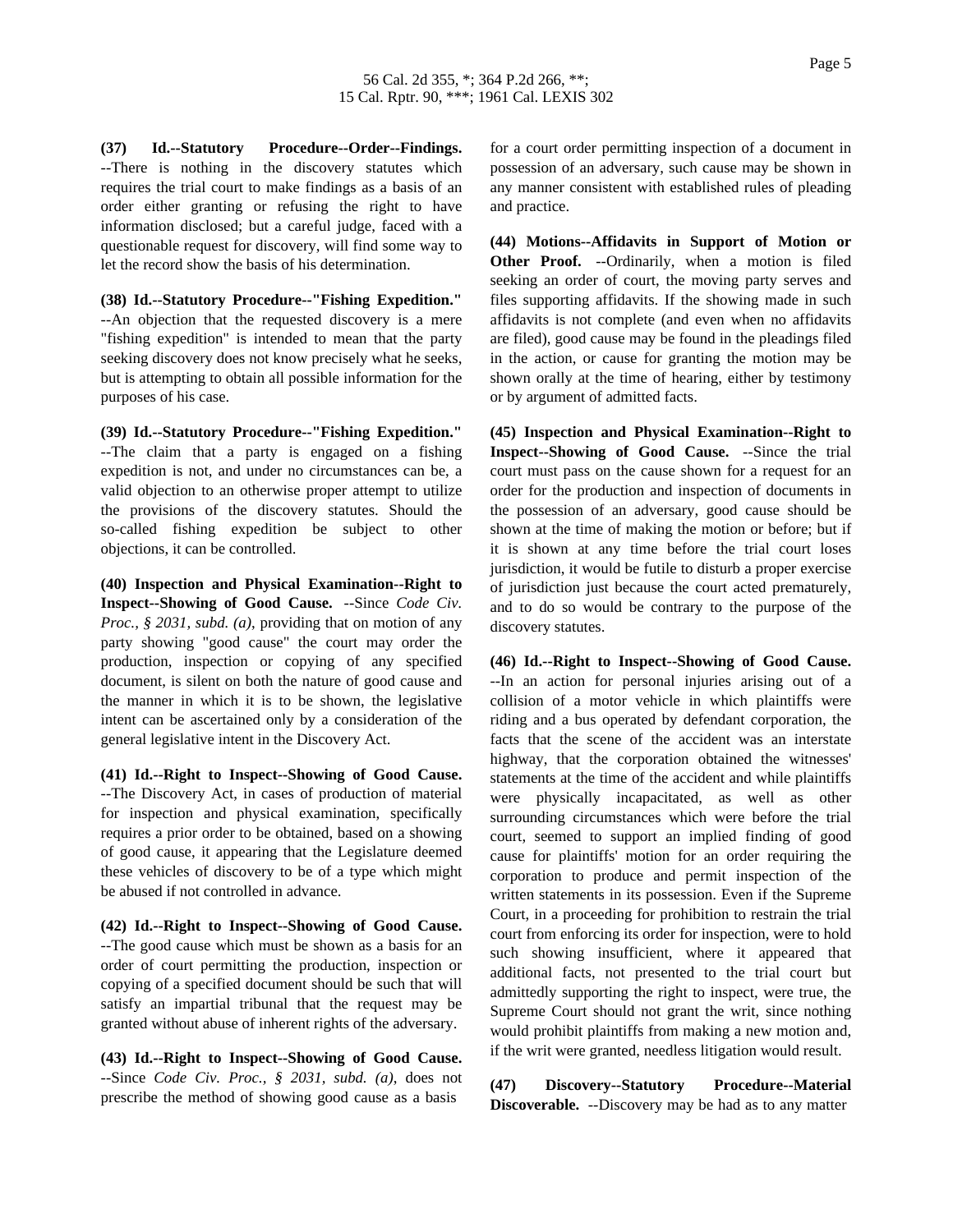which is relevant to the subject matter involved in the pending action; it is not necessary that such matter be relevant to the issues in the case.

**(48) Inspection and Physical Examination--Right to Inspect--Showing of Good Cause.** --In an action for personal injuries arising out of a collision of a motor vehicle in which plaintiffs were riding and a bus operated by defendant corporation, the trial court was justified in finding, without any showing of what the statements might include, that written statements of witnesses, obtained at the scene of the accident, were the factual accounts of eyewitnesses and relevant to the subject matter of the pending action so as to constitute a sufficient showing of good cause to support an order requiring the corporation to produce and permit inspection of the written statements in its possession.

**(49) Discovery--Statutory Procedure--Admissibility of Evidence.** --In view of *Code Civ. Proc., § 2016, subd. (b)*, defining the scope of examination allowable in the taking of depositions and including the provision, incorporated either by express reference or by implication in each of the sections for the remainder of the vehicles of pretrial discovery, that "It is not ground for objection that the testimony will be inadmissible at the trial if the testimony sought appears reasonably calculated to lead to the discovery of admissible evidence," the material sought (be it by deposition, interrogatory, inspection, demand for admission or examination) is subject to the discovery statutes though it would be inadmissible at the trial of the action. Insofar as the material sought is in aid of any one or more of the many purposes of the discovery statutes, it makes little difference that such material is inadmissible *per se.* (Disapproving holding in *Twin Lock, Inc. v. Superior Court, 171 Cal.App.2d 236 [340 P.2d 748]* and of opinions of the District Court of Appeal relying thereon that the statutory language quoted is an invalid part of the statute.)

**(50) Id.--Statutory Procedure--Admissibility of Evidence.** --While the mere inadmissibility of the material sought is not of itself a bar to discovery, it is possible that the inadmissibility might indicate that the advantage to be gained from disclosure is outweighed by the burden which disclosure will entail; in such event the trial court may make such protective order as may be consistent with justice.

**(51) Id.--Statutory Procedure--Admissibility of Evidence.** --Inasmuch as the Legislature has

intentionally provided that the inadmissibility of evidence at the trial is not of itself a bar to disclosure on pretrial discovery, a claim of inadmissibility predicated on alleged incompetency, rather than on irrelevancy or immateriality, will not be entertained (but this holding in regard to competency is not applicable to questions propounded on deposition).

**(52) Id.--Statutory Procedure--Admissibility of Evidence.** --Where inadmissibility for whatever reason is urged as a bar to discovery, it is the duty of the trial court to consider such contention in the light of all the facts, including both the purposes of the Discovery Act and the purposes which disclosure of the objectionable material might serve.

**(53) Id.--Statutory Procedure--Admissibility of Evidence.** --It is as equally improper to blindly grant disclosure of incompetent material as it is to deny the same merely because the material may be inadmissible at the time of trial.

**(54) Id.--Statutory Procedure--Admissibility of Evidence.** --When the only objection urged is such type of incompetency as opinion, conclusion or hearsay, and no other factor is present, it would be improper to deny the right to disclosure; but when such objection is urged in connection with burden, oppression or other matters going to the justice and equity of the situation, it is incumbent on the trial court to weigh all such factors.

**(55) Id.--Statutory Procedure--Admissibility of Evidence.** --Only when the court has before it the subject matter of the pending action, together with facts from which it can determine need for foreclosure, ability of the parties to obtain the information, and the hardship which may be entailed by an order granting or denying, can it make an order which will be consistent with justice and the purposes of the Discovery Act.

**(56a) (56b) Id.--Statutory Procedure--Unreasonable Search and Seizure.** --Inasmuch as the present discovery statutes provide that an order requiring a party to submit to inspection of material in his possession or control may only be made for good cause, shown on motion heard after notice to such party, and that in making such order the court shall exercise wide discretion in the application of procedures intended to protect against abuse, oppression or other alleged injustice, the statute has adequately provided for protection against the unreasonableness of a search or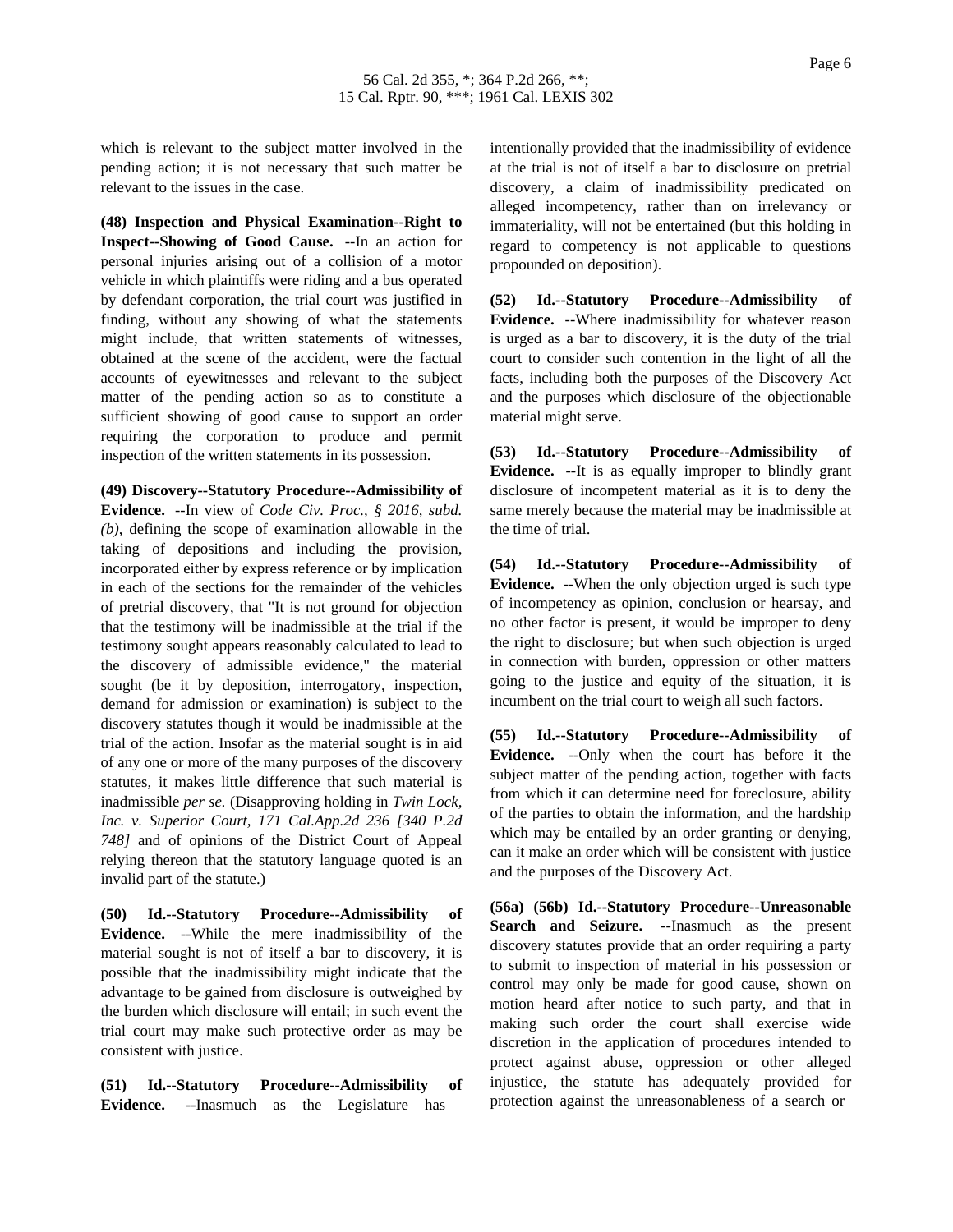seizure. (Overruling *Twin Lock, Inc. v. Superior Court, 171 Cal.App.2d 236*; *340 P.2d 748*.)

**(57) Searches and Seizures--Constitutional Provisions.** --The California Constitution only prohibits "unreasonable" seizures; reasonable searches are permitted. Just as search warrants are justifiable on the showing of good cause (and the provision of other protective procedures), so an order for the inspection of material in a civil case is reasonable when similar provision is made.

**(58) Inspection and Physical Examination--Right to Inspect--Scope and Extent.** -- *Code Civ. Proc., § 2031*, expressly limits inspection to matters that are not privileged, and extends the scope of inspection to that expressed in *Code Civ. Proc., § 2016, subd. (b)*, providing that all matters that are privileged against disclosure on the trial under state law are privileged against disclosure through any discovery procedure.

**(59) Discovery--Statutory Procedure--Privileges Against Disclosure.** --In the Discovery Act, the Legislature intended to express three distinct concepts relating to privilege not found in the earlier law of discovery: (1) nothing contained in the new act should be deemed to change the statutory rules of privilege as set forth in *Code Civ. Proc., § 1881*, which rules were made applicable to discovery; (2) the adoption of the act should not be deemed to alter the effect of any existing judicial decision of this state interpreting or defining privilege; (3) the adoption of the act should not be deemed to be a legislative acceptance of the judicial interpretations of privilege in any other jurisdiction having similar discovery provisions.

**(60) Witnesses--Privileged Communications--Attorney and Client.** --The purpose of the attorney-client privilege ( *Code Civ. Proc., § 1881*, *subd. 2*), is to encourage the client to make complete disclosure to his attorney without fear that others may be informed.

**(61) Id.--Privileged Communications--Attorney and Client.** --A client's communication to his attorney, even when given to an agent for transmission to the attorney, is within the privilege, and it is immaterial whether the transmitter is the agent of the client, the attorney or both.

**(62) Id.--Privileged Communicationsy--Attorney and Client.** --Because the attorney-client privilege tends to suppress otherwise relevant facts, it is strictly construed.

**(63) Id.--Privileged Communications--Attorney and Client.** --What an attorney observes and hears from his client is not necessarily privileged, and nonprivileged matter which comes into the attorney's possession via a privileged document may be subject to disclosure though the entire document is not.

**(64) Id.--Privileged Communications--Attorney and Client.** --A party may not silence a witness by having him reveal his knowledge to the litigant's attorney.

**(65) Id.--Privileged Communications--Attorney and Client.** --Knowledge which is not otherwise privileged does not become so merely by being communicated to an attorney.

**(66) Id.--Privileged Communications--Attorney and Client.** --A client may be examined on deposition or at trial as to the facts of the case, whether or not he has communicated them to his attorney.

**(67) Id.--Privileged Communications--Attorney and Client.** --While the attorney-client privilege fully covers communications as such, it does not extend to subject matter otherwise unprivileged merely because that subject matter has been communicated to the attorney.

**(68) Id.--Privileged Communications--Attorney and Client.** --The forwarding to counsel of nonprivileged records in the guise of reports will not create a privilege with respect to such records and their contents where none existed before.

**(69) Id.--Privileged Communications--Attorney and Client.** --In an action for personal injuries arising out of a collision of a motor vehicle in which plaintiffs were riding and a bus operated by defendant corporation, the corporation's action of gathering and transmitting statements of persons who witnessed the accident to its attorney did not create an attorney-client privilege unless such privilege existed *ab initio*.

**(70) Id.--Privileged Communications--Attorney and Client.** --The attorney-client privilege created by *Code Civ. Proc., § 1881, subd. (2)*, does not attach to matters communicated in the absence of a professional relationship or not intended to be confidential.

**(71) Id.--Privileged Communications--Attorney and Client.** --In an action for personal injuries arising out of a collision of a motor vehicle in which plaintiffs were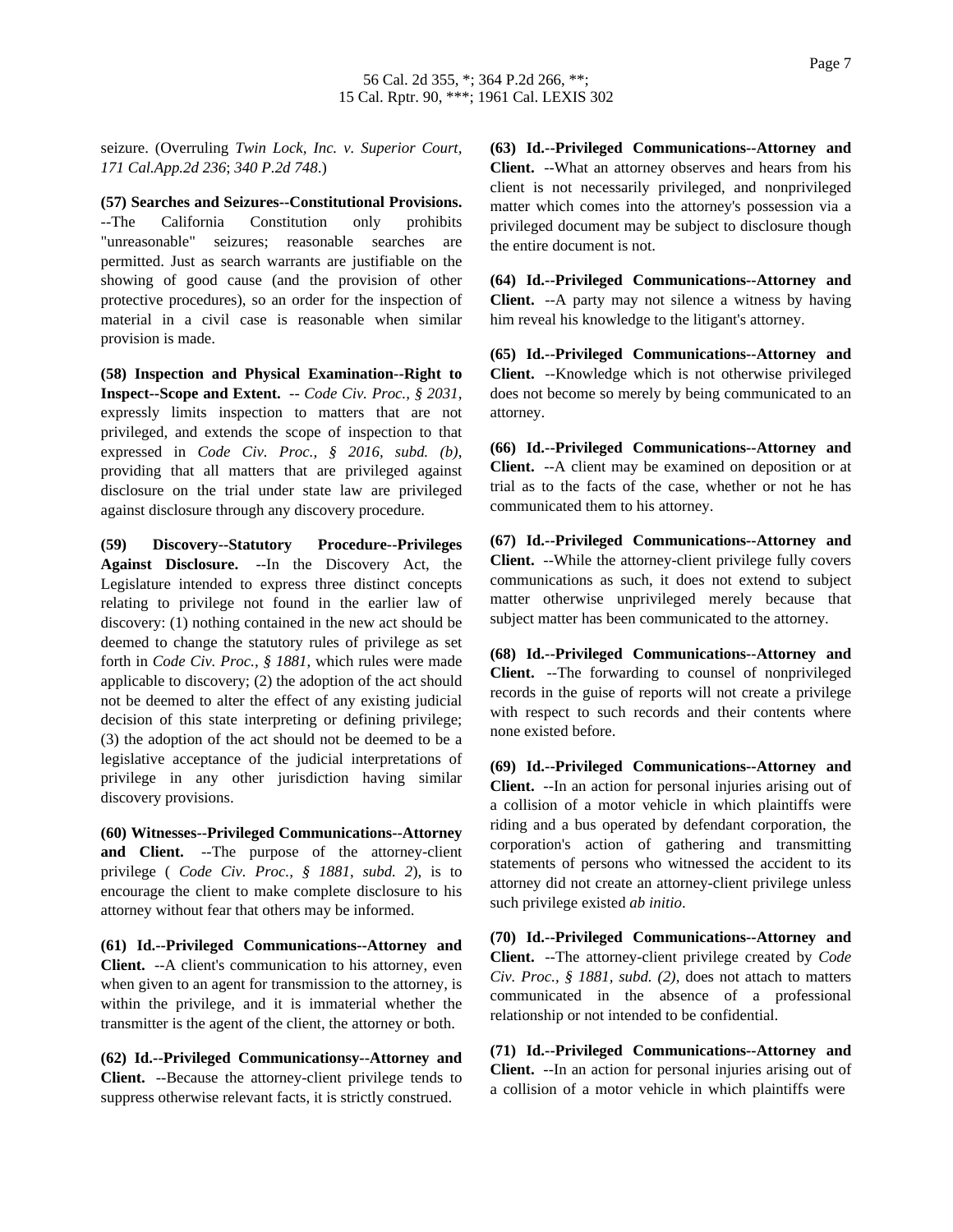riding and a bus operated by defendant corporation, witnesses to the accident, whose statements were gathered for the corporation, which was ordered to disclose them for inspection, did not intend their remarks to be confidential, and they were not parties to an attorney-client relationship between the corporation and its attorney to whom the statements were forwarded.

**(72) Id.--Privileged Communications.** --No new or common-law privilege can be recognized in the absence of express statutory provision.

**(73) Id.--Privileged Communications--Burden of Proof.** --The burden of establishing that evidence is within the statute relating to confidential and privileged communications is on the party asserting the privilege.

**(74) Id.--Privileged Communications--Attorney and Client.** --The attorney-client privilege extends only to communications made by the client to his attorney; it cannot extend to communications of an independent witness who is not a party to the pending action and not a client of a party's counsel.

**(75) Discovery--"Work Product" Rule.** --The "work product" rule that an attorney should not be required to make disclosure of his own notes and impressions, is based on the necessity of protecting a lawyer's privacy and maintaining his freedom from intrusion by the opposing parties during his attempts to assemble information, sift the relevant from the irrelevant and prepare his legal theories and strategy.

**(76) Id.--"Work Product" Rule.** --Not all written materials obtained or prepared by an adversary's counsel with an eye toward litigation are necessarily free from discovery in all cases. Where relevant and nonprivileged facts remain hidden in an attorney's file and production of those facts is essential to the preparation of one's case, discovery may properly be had; such written statements and documents may under certain circumstances be admissible in evidence or give clues as to the existence or location of relevant facts, they might be useful for purposes of impeachment or corroboration, and production might be justified where the witnesses are no longer available or can be reached only with difficulty.

**(77) Id.--"Work Product" Rule.** --The work product doctrine is predicated on the necessity of so limiting discovery that the stupid or lazy practitioner may not take undue advantage of his adversary's efforts and prepare his

case for trial through no efforts of his own.

**(78) Id.--"Work Product" Rule.** --In its essence the "work product" rule is a form of federally created privilege which the Legislature refused to accept when adopting the discovery procedures. Since privilege is created by statute, it should not be extended by judicial fiat.

**(79) Id.--"Work Product" Rule.** --The work product privilege does not exist in this state. This is not to say that discovery may not be denied in proper cases when disclosure of the attorney's efforts, opinions, conclusions or theories would be against public policy, would be eminently unfair or unjust, or would impose an undue burden, since the Legislature has designed safeguards for such situations. The sanctions which protect against the abuse of discovery give the trial court full discretion to limit or deny them when the facts indicate that one litigant is attempting to take advantage of the other.

**COUNSEL:** Carroll, Davis, Burdick & McDonough, Richard B. McDonough and J. D. Burdick, for Petitioner.

No appearance for Respondent.

T. N. Petersen for Real Parties in Interest.

**JUDGES:** In Bank. Peters, J. Gibson, C. J., Traynor, J., White, J., and Dooling, J., concurred. Schauer, J., and McComb, J., concurred in the judgment.

#### **OPINION BY:** PETERS

## **OPINION**

**[\*368] [\*\*270] [\*\*\*94]** In this proceeding an alternative writ of prohibition was granted for the purpose of reviewing an order of discovery made by respondent court in a pending action in which petitioner is the defendant and Earline Z. Clay and Leslie Randolph Clay (the real parties in interest) are the plaintiffs. The order was made pursuant to plaintiffs' motion for an order requiring defendant to produce and permit the inspection and copying or photographing of certain described documents. The motion was predicated upon *section 2031 of the Code of Civil Procedure*, which is a portion of the discovery act enacted in 1957 (Stats. 1957, chap. 1904). There are also pending five other cases involving various facets of the discovery act (*Carlson* v. *Superior Court*, L. A. No. 26111, *post*, p. 431 [*15 Cal.Rptr. 132,*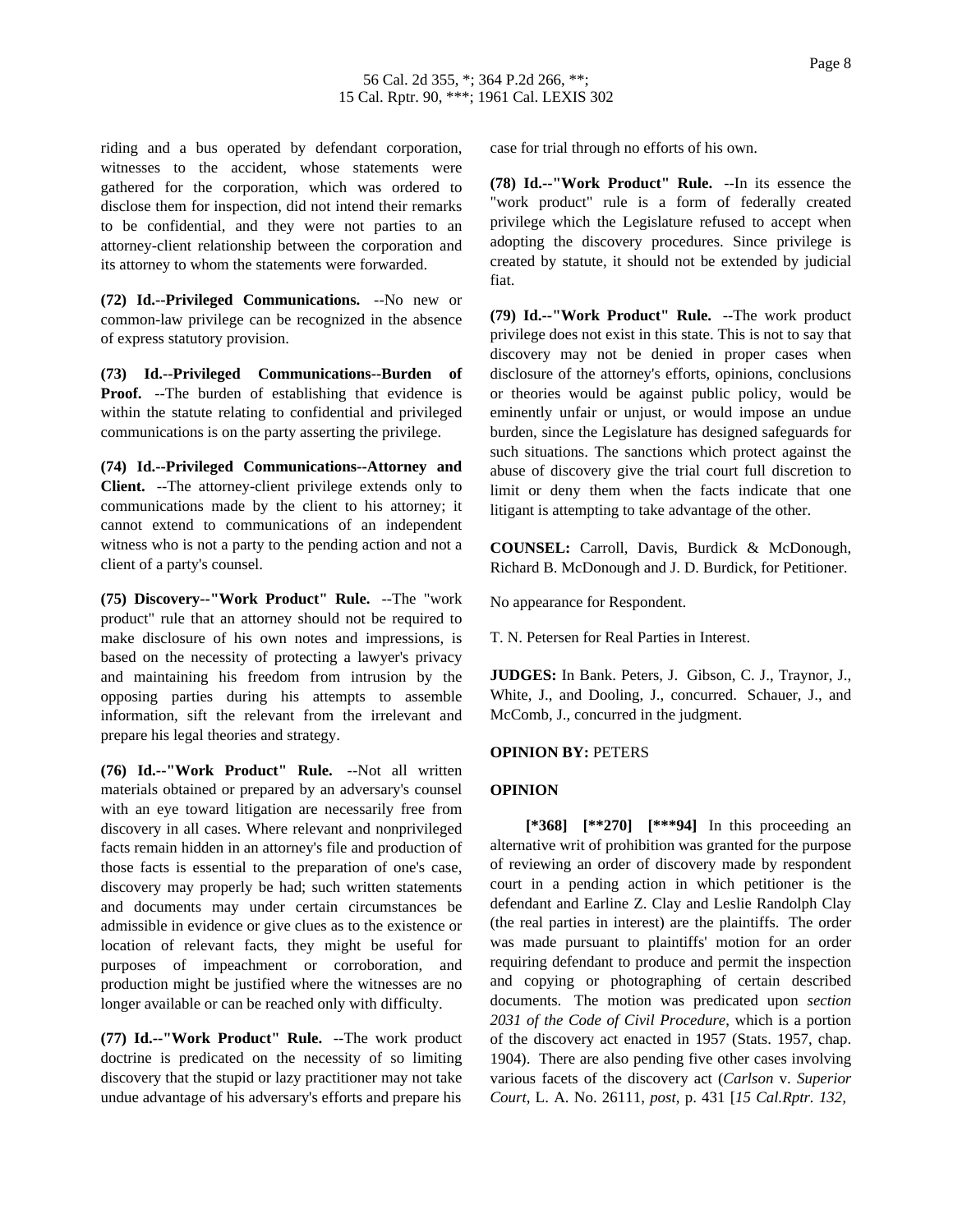*364 P.2d 308]*; *West Pico Furniture Co. of Los Angeles* v. *Superior Court*, L. A. No. 26171, *post*, p. 407 [*15 Cal.Rptr. 119, 364 P.2d 295]*; *Steele* v. *Superior Court*, L. A. No. 26172, *post*, p. 402 [*15 Cal.Rptr. 116, 364 P.2d 292]*; *Filipoff* v. *Superior Court*, L. A. No. 26265, *post*, p. 443 [*15 Cal.Rptr. 139, 364 P.2d 315]*; *Cembrook* v. *Superior Court*, S. F. No. 20707, *post*, p. 423 [*15 Cal.Rptr. 127, 364 P.2d 303]*). Although each of the six cases presents its own particular issues, there are certain general contentions that are common to all. For convenience, we will discuss those general considerations in this opinion, thus preventing unnecessary repetition.

The general problems running through all of the cases are six in number. They can be listed as follows:

1. What discretion is vested in the trial court in discovery matters, and to what extent are the appellate courts bound by the exercise thereof? <sup>1</sup>

> 1 Inherent in all of the cases is the question of whether an order granting or denying discovery is a proper subject of a prerogative writ. We have previously answered this question in the affirmative in *Singer v. Superior Court, 54 Cal.2d 318 [5 Cal.Rptr. 697, 353 P.2d 305]*, and in *Dowell v. Superior Court, 47 Cal.2d 483 [304 P.2d 1009]*. See also *San Francisco Unified Sch. Dist. v. Superior Court, 55 Cal.2d 451 [11 Cal.Rptr. 373, 359 P.2d 925]*, and *Chronicle Pub. Co. v. Superior Court, 54 Cal.2d 548 [7 Cal.Rptr. 109, 354 P.2d 637]*.

**[\*369]** 2. What showing is necessary to support an order granting discovery?

3. Need discoverable material be such as will be admissible in evidence at the trial of the action?

4. Are the discovery statutes unconstitutional because they permit unreasonable searches and seizures?

5. What is the nature and extent of the attorney-client privilege protected from discovery under the act?

6. To what extent, if any, should discovery be allowed when a party seeks material which is peculiarly the work product of his adversary or the adversary's attorney?

Before specific answers can be given to these

questions the act must be examined in its entirety to ascertain, if possible, its general purpose and intent.

**(1)** In the instant case, the order involved was entered pursuant to the provisions of *subdivision (a) of section 2031 of the Code of Civil Procedure.* It reads as follows:

"(a) Upon motion of any party showing good cause therefor, and upon at least 10 days' notice to all other parties, and subject to the provisions of *subdivision (b) of Section 2019* of this code, the court in which an action is pending may (1) order any party to produce and permit the inspection and copying or photographing, by or on **[\*\*271] [\*\*\*95]** behalf of the moving party, of any designated documents, papers, books, accounts, letters, photographs, objects or tangible things, not privileged, which constitute or contain evidence relating to any of the matters within the scope of the examination permitted by subdivision (b) of *Section 2016* of this code and which are in his possession, custody, or control; or (2) order any party to permit entry upon designated land or other property in his possession or control for the purpose of inspecting, measuring, surveying, or photographing the property or any designated object or operation thereon within the scope of the examination permitted by *subdivision (b) of Section 2016* of this code. The order shall specify the time, place, and manner of making the inspection and taking the copies and photographs and may prescribe such terms and conditions as are just."

**[\*370]** *Subdivision (b) of section 2016*, incorporated by reference in the foregoing quotation, reads as follows:

"(b) Unless otherwise ordered by the court as provided by subdivision (b) or (d) of *Section 2019* of this code, the deponent may be examined regarding any matter, not privileged, which is relevant to the subject matter involved in the pending action, whether it relates to the claim or defense of the examining party, or to the claim or defense of any other party, including the existence, description, nature, custody, condition and location of any books, documents, or other tangible things and the identity and location of persons having knowledge of relevant facts. It is not ground for objection that the testimony will be inadmissible at the trial if the testimony sought appears reasonably calculated to lead to the discovery of admissible evidence. All matters which are privileged against disclosure upon the trial under the law of this State are privileged against disclosure through any discovery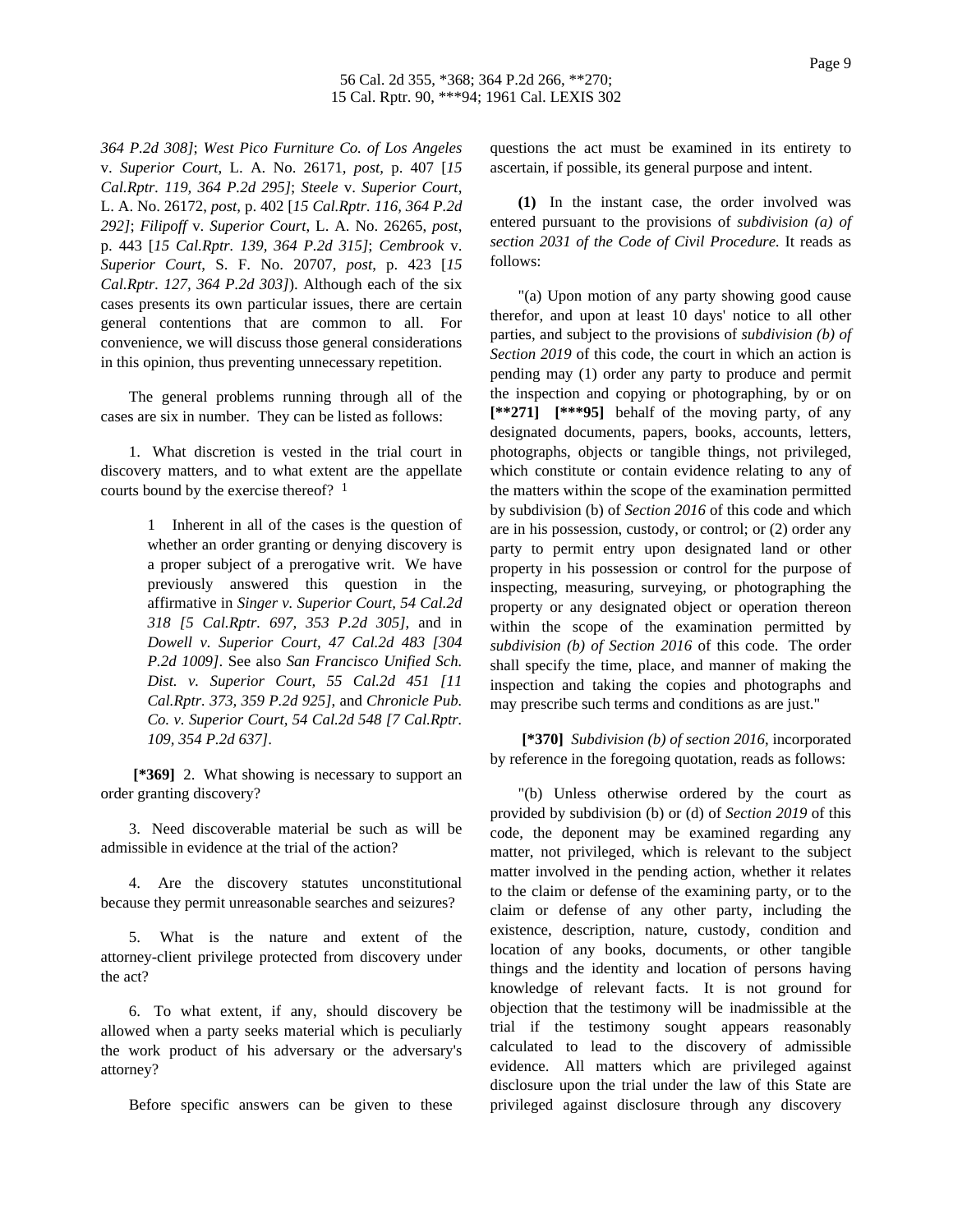procedure. This article shall not be construed to change the law of this State with respect to the existence of any privilege, whether provided for by statute or judicial decision, nor shall it be construed to incorporate by reference any judicial decisions on privilege of any other jurisdiction."

*Subdivision (b)(1) of section 2019*, also incorporated by reference in *section 2031* via its inclusion in *section 2016*, reads as follows:

"(b)(1) After notice is served for taking a deposition by oral examination, upon motion seasonably made by any party or by the person to be examined and upon notice and for good cause shown, the court in which the action is pending may make an order that the deposition shall not be taken, or that it may be taken only at some designated time or place other than stated in the notice, or that it shall not be taken except by allowing written interrogatories by one or more parties, or that certain matters shall not be inquired into, or that the scope of the examination shall be limited to certain matters, or that the examination shall be held with no one present except the parties to the action and their officers or counsel, or that after being sealed the deposition shall be opened only by order of the court, or that secret processes, developments, or research need not be disclosed, or that the parties shall simultaneously file specified documents or information enclosed in sealed envelopes to be opened as directed by the court; or the court may make any other order which justice requires to protect the party or witness from annoyance, **[\*371]** embarrassment, or oppression. In granting or refusing such order the court may impose upon either party or upon the witness the requirement to pay such costs and expenses, including attorney's fees, as the court may deem reasonable."

**[\*\*272] [\*\*\*96]** These sections comprise the statutory provisions governing inspection of documents and other objects (both real and personal) in the possession or control of the adversary party litigant. By the enactment of such provisions the Legislature made certain changes in the rules existing under the predecessor statute ( *Code Civ. Proc., § 1000*) which governed inspection prior to 1958. It also incorporated certain procedures, already adopted and tested in the federal courts and in the judicial system of several states. The fundamental purpose of those enactments was to expedite the trial of civil matters by allowing litigants an adequate means of discovery during the period of

preparation for trial. (*Report of Committee on Administration of Justice of The State Bar of California*, reprinted in Journal of The State Bar of California, vol. 31, no. 3, pp. 204 et seq., and in 1 DeMeo, California Deposition and Discovery Practice, pp. 2 et seq.) To accomplish this purpose the Legislature not only enacted the three code sections above quoted, but also enacted an entire article providing for various discovery procedures. In order to interpret any one section it is necessary to consider the entire article. Only in this fashion can the general legislative intent be ascertained.

It should first be noted that the Legislature repealed the then existing statutes on discovery, and retained only such elements of the prior system as were re-enacted in the new article. The new system differs fundamentally from the old.

A summary of the new system, together with its more important changes, is as follows:

**(2)** By *section 2016* it was provided that a litigant might take the deposition of "any person, including a party . . . for the purpose of discovery or for use as evidence in the action or for both purposes." This provision greatly enlarged the prior right to take depositions which, insofar as a nonparty witness was concerned, was limited to situations wherein the circumstances indicated a danger that the witness whose testimony was required would not be available at the time of trial (prior *Code Civ. Proc., § 2021*; see analysis in 15 Cal.Jur.2d 690). Thus, with the exception of the deposition of a party or his agent or employee, depositions previously were provided **[\*372]** for the sole purpose of obtaining testimony to be used *at the trial*. The new rules specifically provide that the procedure be utilized also for the purpose of discovering facts, without any thought of producing those facts at trial.

**(3)** Subdivision (b) of the same section (quoted above) also enlarged upon the scope of the examination allowed, by providing that the deponent might be examined on any matter relevant to the subject matter involved in the action (as distinct from the previous rule that questions on deposition might be successfully objected to under those rules of evidence which prevail at trial; i.e., competency, materiality or relevancy to an *issue* involved in the trial). <sup>2</sup> The same language is incorporated by specific reference into the provisions for other types of discovery, including interrogatories, inspection of documents, etc.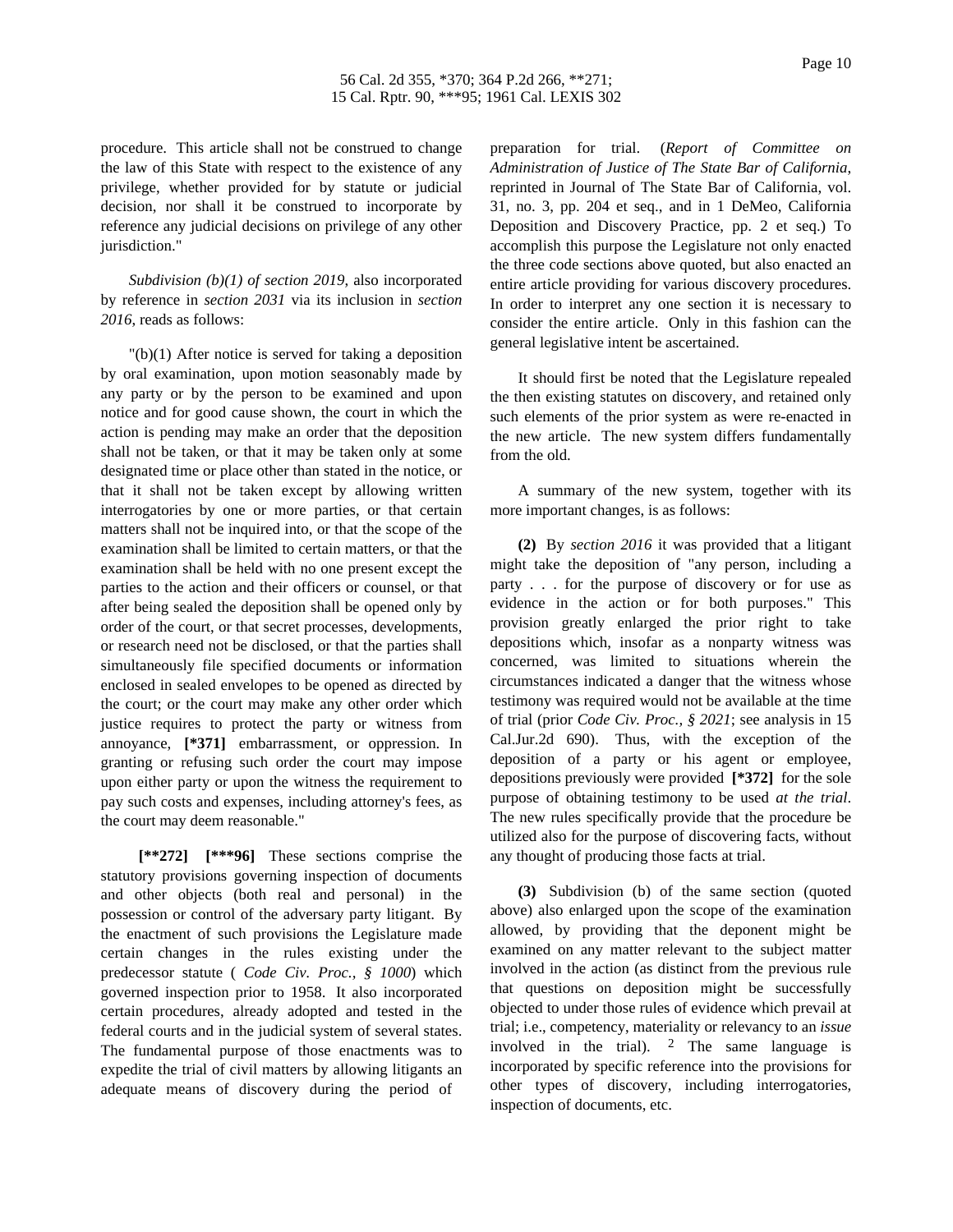2 In specifying the scope of the examination, the Legislature specifically recognized the limitation against inquiry into privileged matter, and laid down certain rules regarding the determination of privilege, all of which will be discussed below in the appropriate portion of this opinion.

**(4)** That the Legislature intended that a deponent could be asked questions beyond the scope of the questions to be allowed at trial is further indicated by the inclusion of subdivisions (d) and (e) of the section. These subdivisions provide for the use of the deposition at the trial, in which case either party may have excluded therefrom those portions which would be inadmissible if the witness were present and examined in person. In addition, subdivision (f) provides that a party does not make the deponent his own witness, either by taking the deposition or (under some circumstances) by offering it in evidence at **[\*\*273] [\*\*\*97]** the trial of the action. From the foregoing, it is clear that the Legislature intended that the new procedures should provide for discovery of facts during trial preparation, including facts in the possession of the adverse party and in the possession of independent witnesses, regardless of the ultimate right to present those facts at the trial.

**(5)** *Section 2017* provides for the perpetuation of testimony by the taking of depositions when no action is pending. By the language of subdivision (a)(3), all provisions regarding scope of the examination and the various limitations and protections against abuse which control the other discovery procedures are made specifically applicable thereto.

**(6)** *Sections 2018 through 2029* **provide streamlined and less burdensome mechanics for the actual noticing and taking [\*373] of depositions both in and out of the state, and upon either oral examination or written interrogatories.**

**(7)** One subdivision of *section 2019* requires individual scrutiny, as it is made applicable, by reference, to the other discovery procedures contained in the article. Subdivision (b)(1), entitled "Orders for protection of parties and deponents" (and quoted in full, above) provides that upon motion of any party, *and for good cause shown*, the court in which the action is pending may control the scope of the inquiry, limit the matters included therein, and may make "any other order which justice requires to protect the party or witness from annoyance, embarrassment, or oppression." The inclusion

of this subdivision, and its incorporation by reference in the other sections, indicate that the Legislature was aware of the fact that the new procedures provided discovery rights far beyond the narrow confines and limitations of the old and that the wide latitude authorized by the new sections required a method of controlling abuse which did not exist theretofore.

**(8)** *Section 2030* added a concept not previously existing in California. In summary, it provides that a party may, without previous court order, compel his adversary to fully answer in writing such written interrogatories as may be served upon him. The scope of the interrogatories is the same as that provided for depositions, and the party to whom the interrogatories are addressed is afforded the protection of the right to object and have his objection passed upon by the court. In such case, the provisions of *subdivision (b)(1) of section 2019*, *supra*, are made applicable. No limitation is made upon the number of interrogatories which may be included in the set, but a party may not require a particular adversary to answer more than one set without prior order of court. The use of such interrogatories is in addition to and exclusive of the right to take the deposition of the same party, and either procedure may be resorted to before or after the other.

**(9)** *Section 2031*, as pointed out above, eliminated pre-existing *section 1000* ("Inspection of Writings") and provided not only for the production, inspection and copying of writings, documents, photographs, etc., but for the inspection of physical objects (real and personal) not capable of being reduced to writing, and for the right to photograph the same. The right to inspect is not enjoyed (as is the right to require answers to interrogatories) without first obtaining an order **[\*374]** of court predicated upon a noticed motion and the showing of good cause. The scope of things which may be required to be produced, as well as the provisions for protection against abuse, was again made the same as the scope and limitations provided for in the case of depositions. Moreover, the section specifically provides that when ordering inspection the court may "prescribe such conditions as are just."

**(10)** *Section 2032* provides for physical, mental or blood examination of parties (and other specified persons) when the physical or mental condition, or blood relationship of such person is in controversy. Such examination may be had only on court order **[\*\*274]**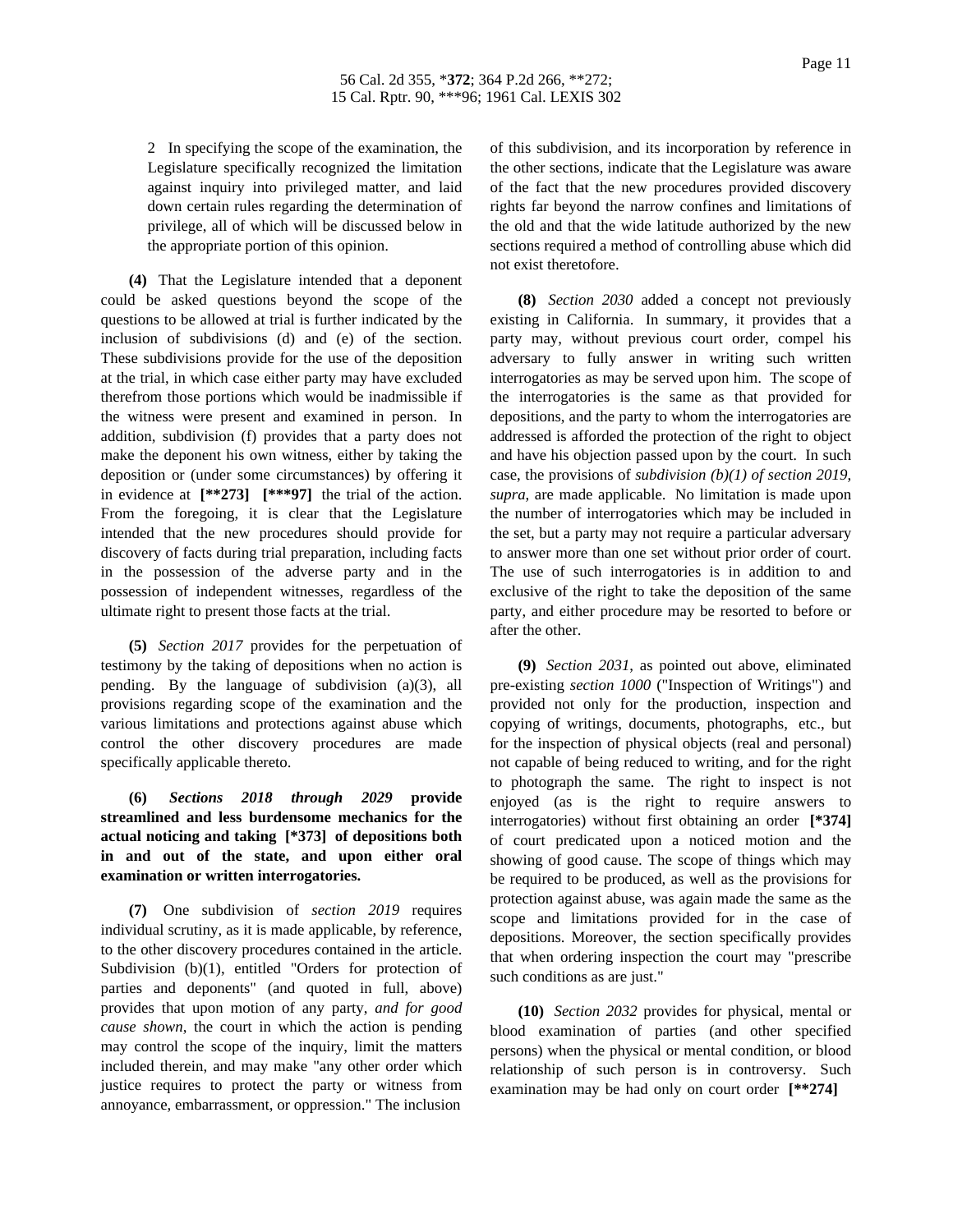**[\*\*\*98]** made on motion for good cause shown, and to that extent is similar to the right recognized by judicial decision prior to the enactment of the discovery procedures. The section, however, goes beyond the old procedure in that it provides for examination of some persons other than the parties, and also provides that the party requiring the examination must provide the examinee, on request, with "a detailed written report of the examining physician setting out his findings and conclusions, together with like reports of all earlier examinations of the same condition." If such request is made, the examining party shall be entitled to request and receive reports of examinations which the examinee caused to be made. There is also provision for the waiver of privilege connected with medical examinations.

**(11)** *Section 2033* adds another new procedure. Under its provisions either party may require (without first obtaining court order) that the other party admit "the genuineness of any relevant documents described in the request or . . . the truth of any relevant matters of fact set forth in the request." The party so served may reply by a sworn denial or by a detailed answer setting forth reasons why he cannot admit or deny. He may also file with the court objections to the requests, and obtain a hearing thereon. Failure to take any one of the enumerated steps within the times provided is deemed an admission. The section does not incorporate the provisions of 2016 regarding scope of the admissions, but by its language limits the requests to matters not privileged and relevant. The protections set forth in *section 2019, subdivision (b)(1)* are specifically made applicable to this section.

Section 2034 provides penalties which may be imposed by the court on any deponent or party who refuses to respond properly to any of the foregoing discovery procedures. Such penalties include an order requiring answer, payment of **[\*375]** reasonable expenses incurred, including attorney fees, contempt proceedings, judicial establishment of the fact against the interest of the refusing party, prohibition against the introduction of evidence, striking pleadings or portions thereof, stay of proceedings, dismissal of action, judgment against the defaulting party, as well as any order in regard to the refusal which is just.

Section 2035 defines the word "action" (in which the foregoing proceedings are applicable) as including a special proceeding of a civil nature.

**(12)** The foregoing code sections, although

substantially adopted from the federal rules of discovery, are not copied verbatim therefrom. Throughout the article the California Legislature made alterations. Most such changes were for the purpose of clarification, but there were some alterations in substance. The majority of these either extended the situations wherein a particular form of discovery might be used, or extended the persons to whom it might be applied. It is not necessary to list here the minutiae of such alterations in the California statutes, for that task (i.e., section by section comparison with the federal rules) was accomplished by The State Bar's Committee on Administration of Justice, the report of which was adopted by the Legislature (Journal of The State Bar of California, vol. 31, no. 3, pp. 204 et seq., *supra*, 1 DeMeo, California Deposition and Discovery Practice, *supra*). The importance of those alterations is that almost without exception they were made *for the express purpose of creating in California a system of discovery procedures less restrictive than those then employed in the federal courts*. 3

> 3 For a single example, see comparison of proposed (and subsequently adopted) *section 2016* with federal rule 26, as reported in the above committee report at page 213 of the Journal. The committee recommended, and the Legislature accepted, far more liberality in the use of depositions than was provided in the federal system which represented, at that time, the most liberal system yet evolved.

**[\*\*275] [\*\*\*99] (13)** Under the new statutes the Legislature adopted a complete system in which at least five methods of discovery were substituted for the three previously existing in this state. Each method was liberalized as to person, scope, and situation. The new system contemplated and created an interdependence of methods to the end that each might be utilized in support of the others. Care was taken to give to each party the rights given to his opponent. To protect against the abuses of the liberality thus created, safeguards were provided unknown to **[\*376]** the old California procedures.

**(14)** The new system, as was the federal system (Moore's Federal Practice, vol. 4, pp. 1014-1016), was intended to accomplish the following results: (1) to give greater assistance to the parties in ascertaining the truth and in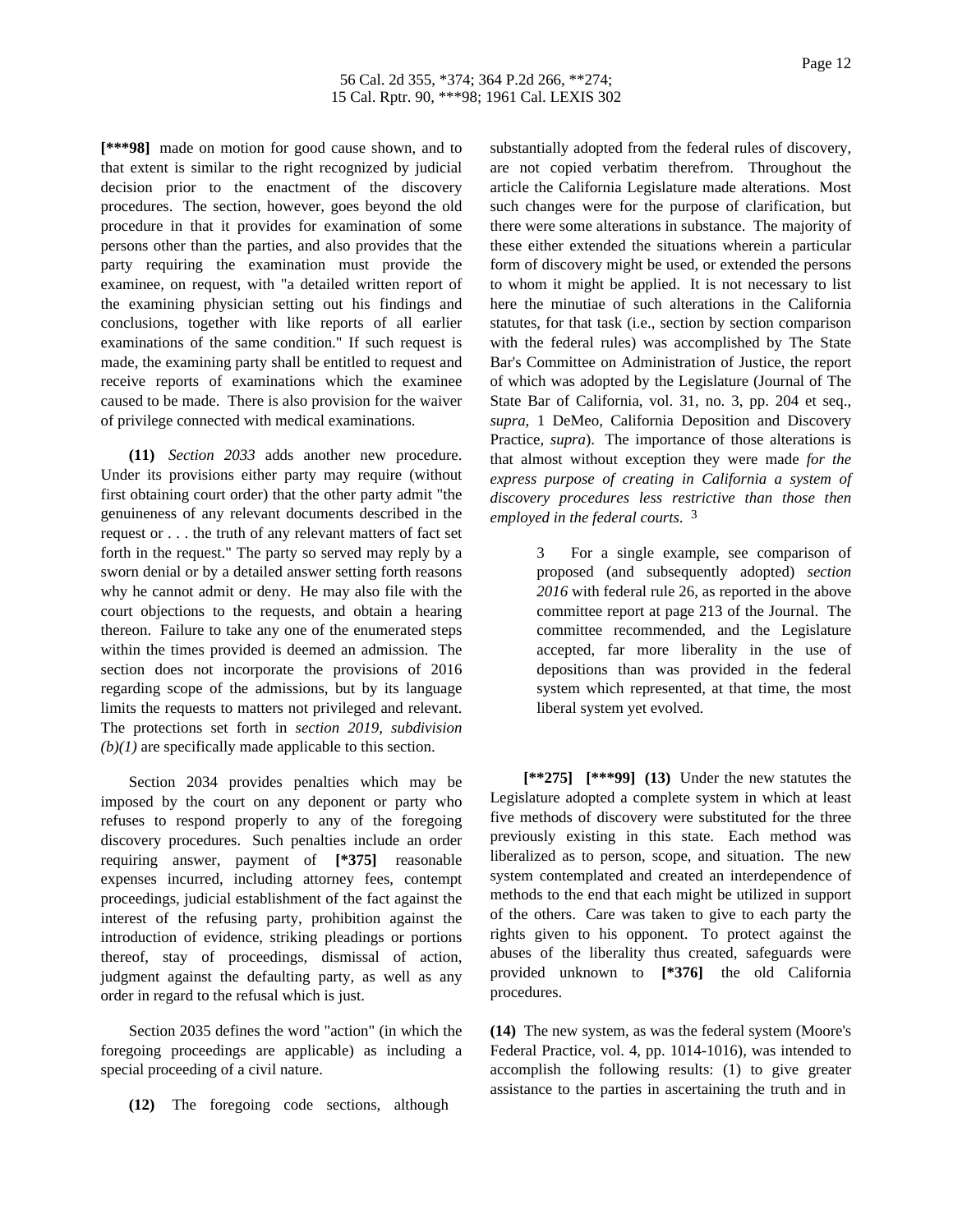checking and preventing perjury; (2) to provide an effective means of detecting and exposing false, fraudulent and sham claims and defenses; (3) to make available, in a simple, convenient and inexpensive way, facts which otherwise could not be proved except with great difficulty; (4) to educate the parties in advance of trial as to the real value of their claims and defenses, thereby encouraging settlements; (5) to expedite litigation; (6) to safeguard against surprise; (7) to prevent delay; (8) to simplify and narrow the issues; and, (9) to expedite and facilitate both preparation and trial. 4

> 4 Each of these purposes was generally expressed in the case of *Hickman v. Taylor, 329 U.S. 495 [67 S.Ct. 385, 91 L.Ed. 451]*, which interpreted the federal rules of discovery in 1947, and of which the California Legislature is deemed to have been cognizant when adopting those rules. Similar concepts of the purposes of discovery were expressed in *Pettie v. Superior Court, 178 Cal.App.2d 680, at p. 689 [3 Cal.Rptr. 267]*, and in *Caryl Richards, Inc. v. Superior Court, 188 Cal.App.2d 300 [10 Cal.Rptr. 377]*.

**(15)** Certainly, it can be said, that the Legislature intended to take the "game" element out of trial preparation while yet retaining the adversary nature of the trial itself. One of the principal purposes of discovery was to do away "with the sporting theory of litigation - namely, surprise at the trial." ( *Chronicle Pub. Co. v. Superior Court, supra, 54 Cal.2d 548, 561*. See also page 572 of the same opinion wherein we adopted from *United States v. Proctor & Gamble Co., 356 U.S. 677 [78 S.Ct. 983, 2 L.Ed.2d 1077]*, the phrase that discovery tends to "make a trial less a game of blindman's buff and more a fair contest with the basic issues and facts disclosed to the fullest practicable extent.") Modern legal authors, also, have accepted this view of the purpose of discovery procedures. In a recent issue the authors of Harvard Law Review have compiled an authoritative analysis, too exhaustive for quotation here (132 pages), but which supports the views expressed above (*Developments in the Law -- Discovery* (1961) 74 Harv.L.Rev. 942).

While the discovery act was thus intended to take the "game" element out of trial preparation, it was not intended to adversely affect the general adversary nature of litigation under our system of law. As said by

Professor **[\*377]** David W. Louisell, <sup>5</sup> ". . . a law suit should be an intensive search for the truth, not a game to be determined in outcome by considerations of tactics and surprise. . . . [but there is] nothing in these rules at odds with the fundamentals of the common law method of adversary adjudication. There is nothing in these rules to suggest a retreat from the common law's hard-headed conception of litigation as *adversary* and *competitive*, and from its historic notion that a struggle -- warfare, if you will -- between vitally interested partisans, is most apt to expose the truth. . . . The Rules simply develop discovery, which has its antecedents in English chancery practice, into an efficient technique for fact ascertainment, to **[\*\*\*100]** take its place in the common law's arsenal **[\*\*276]** along with the advocate's other efficient weapons such as testimony in open court, cross-examination, impeachment, forensic skill, and mastery of legal principles. As stated by Mr. Justice Jackson in concurring in the decision of *Hickman* v. *Taylor*:

> 5 Then Professor of Law, University of Minnesota; now Professor of Law, University of California, Berkeley; member, Minnesota, New York and District of Columbia Bars.

"'. . . [Counsel for plaintiff] bases his claim to [the conversations of defendants' counsel with witnesses] on the view that the Rules were to do away with the old situation where a law suit developed into "a battle of wits between counsel." But a common law trial is and always should be an adversary proceeding. Discovery was hardly intended to enable a learned profession to perform its functions either without wits or on wits borrowed from the adversary.'

"The author believes, and a study tends to confirm, that the deposition-discovery rules do not minimize the value of true expertness and skill in advocacy. They do minimize the chances for and significance of the trick tactic, but contrariwise they enhance the value of thorough and penetrating advocacy." (*Discovery and Pre-Trial*, 36 Minn.L.Rev. 633, 639.)

**(16)** In order to accomplish the various legislative purposes set forth above, the several statutes must be construed liberally in favor of disclosure unless the request is clearly improper by virtue of well-established causes for denial. As we stated in the *Chronicle* case (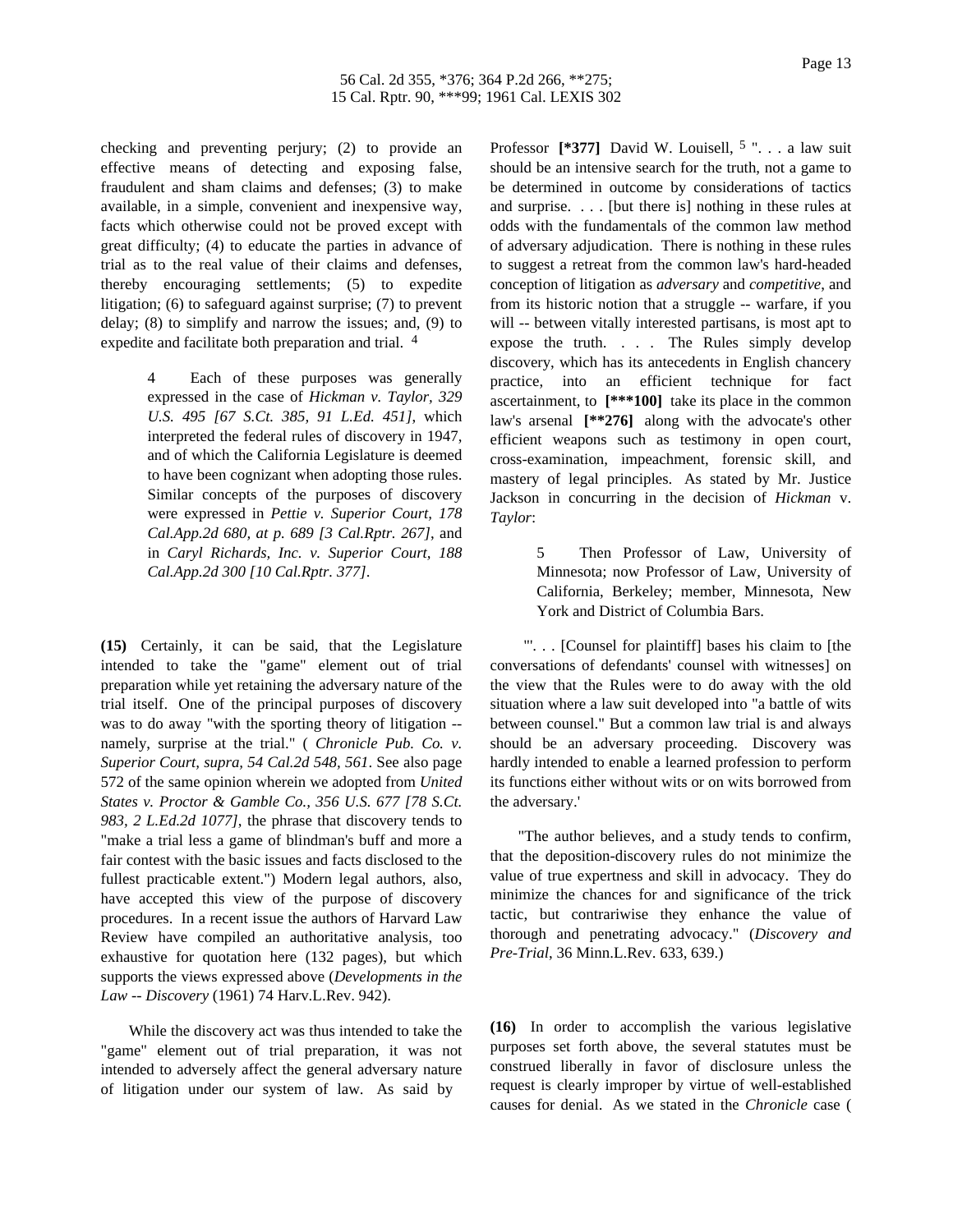*supra*, *54 Cal.2d at p. 572*), "Only strong public policies weigh against disclosure."

There are several District Court of Appeal decisions also announcing this doctrine of liberal construction. "The Legislature **[\*378]** obviously considered the discovery procedures desirable and beneficial. Their action merits liberal construction of the act by the courts." ( *Grover v. Superior Court, 161 Cal.App.2d 644, 648 [327 P.2d 212]*.) "In determining whether or not there has been an abuse of discretion it should be borne in mind that the Discovery Act is to be liberally construed." ( *Smith v. Superior Court, 189 Cal.App.2d 6, 10 [11 Cal.Rptr. 165]*.) "The statute is to be liberally interpreted so that it may accomplish its purpose." ( *Caryl Richards, Inc. v. Superior Court, supra, 188 Cal.App.2d 300, 303*.) See also *Rolf Homes, Inc. v. Superior Court, 186 Cal.App.2d 876, 882 [9 Cal.Rptr. 142]*; *Grand Lake Drive In v. Superior Court, 179 Cal.App.2d 122, 129 [3 Cal.Rptr. 621]*; *Pettie v. Superior Court, supra, 178 Cal.App.2d 680, 689*; *Clark v. Superior Court, 177 Cal.App.2d 577, 580 [2 Cal.Rptr. 375]*; and *Laddon v. Superior Court, 167 Cal.App.2d 391, 395 [334 P.2d 638]*.

There are, however, quite a number of appellate court opinions that have adopted a strict rather than liberal attitude towards the discovery statutes. The result has been the filing of a large number of applications for writs to test such rulings. This, in itself, by arresting the trial while such writs are pending, militates against expeditious litigation. For the guidance of the trial courts the proper rule is declared to be not only one of liberal interpretation, but one that also recognizes that disclosure is a matter of right unless statutory or public policy considerations clearly prohibit it. Even in those instances wherein the statute requires a showing of good cause, that showing must be liberally construed. <sup>6</sup>

> Several District Court of Appeal opinions, which otherwise have reached proper results, contain language implying that a party who is required to show good cause will be denied disclosure if he fails to show a specific need for the requested information, or does not have a special or proprietary interest in the document sought to be inspected. (For example, see *Atchison, T. & S. F. Ry. Co. v. Superior Court, 191 Cal.App.2d 489 [12 Cal.Rptr. 788]*.) Such tests go beyond the statutory intent of "good

cause," may often place the burden on the wrong party, and are disapproved.

**[\*\*277] [\*\*\*101]** *Discretion of the trial court*:

In the instant case, as in the other cases decided this day, the party in whose favor the trial court has ruled urges that the ruling was within the "discretion" of the trial court. This concept requires some discussion.

**(17)** Undoubtedly the discovery statutes vest a wide discretion in the trial court in granting or denying discovery.

**[\*379] (18)** The appellate courts in passing on orders granting or denying discovery should not use the trial court's discretion argument to defeat the liberal policies of the statute.

**(19)** The courts should be careful to impose the burden of showing discretion or a lack of it on the proper party. As already pointed out there are several situations where the litigant starts the discovery process without prior court intervention. The burden is then on the party seeking to deny that right.  $6a$  On the other hand, where the party must show "good cause"  $7$  for the disclosure, obviously the burden is on the one seeking disclosure.

> 6a An amendment to *section 2030* (Stats. 1961, chap. 249) will change the burden in regard to interrogatories by allowing objection in lieu of answer, and granting the proponent the right to move the court for an order requiring further response.

> 7 What constitutes "good cause" is discussed later in this opinion.

There are several appellate court cases that have discussed the issue of discretion of the trial court. Their language in this respect correctly states the law. (See *Grover v. Superior Court, supra, 161 Cal.App.2d 644, 649*; *Heffron v. Los Angeles Transit Lines, 170 Cal.App.2d 709, 713 [339 P.2d 567, 74 A.L.R.2d 526]*; *Crummer v. Beeler, 185 Cal.App.2d 851, 860 [8 Cal.Rptr. 698]*; *Caryl Richards, Inc. v. Superior Court, supra, 188 Cal.App.2d 300, 303-304*; *Smith v. Superior Court, supra, 189 Cal.App.2d 6, 10*; *DeMayo v. Superior Court, 189 Cal.App.2d 392, 394 [11 Cal.Rptr. 157]*.) But the problem is one that requires a more definite statement.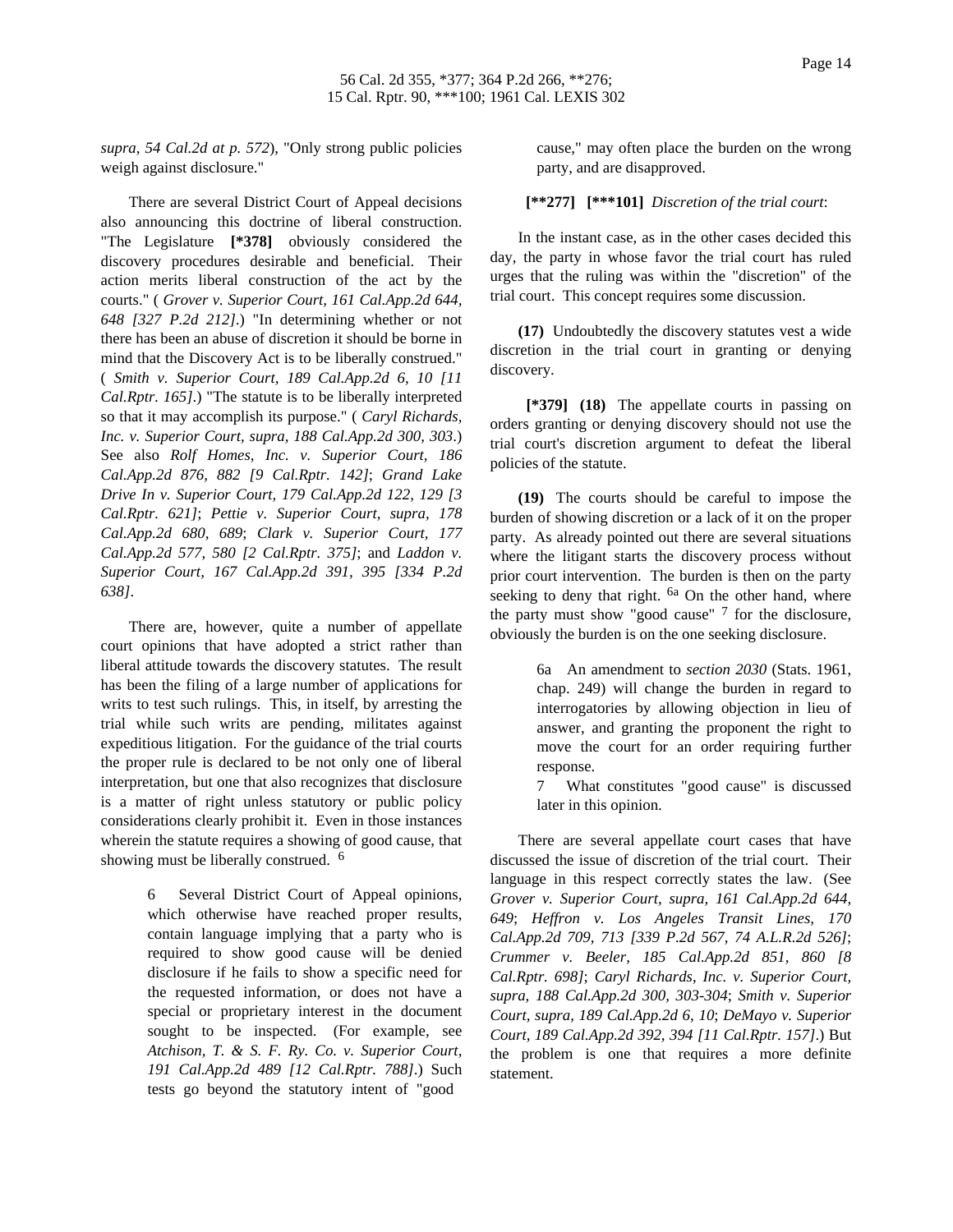Some discretion is undoubtedly conferred on the trial courts.

**(20)** *Section 2031* provides that the order requiring a party to produce documents and other things for inspection shall be based on a motion "showing good cause." Similarly, *section 2032*, relating to physical or mental examinations, requires that the order be based on "good cause." Discretion is obviously involved here.

**(21)** Moreover, each of the discovery procedures is subject to the provisions of *section 2019, subdivision*  $(b)(1)$ , quoted above, which requires the trial court to make orders, by limiting the scope and manner of the discovery procedures, in certain specified manners. That section would be entirely without meaning if it were not construed to grant the court discretion in the matter of limiting attempted discovery which, while it may come within the rules established by the other code sections, offends the sense of justice and reason. For the same purpose *section 2031* authorizes **[\*380]** the court to prescribe conditions which shall apply to the production of things for inspection.

We have no doubt that the Legislature intended to bestow a fairly broad discretion upon the trial court in these matters. We agree with the general rules interpreting that discretion as announced in the several District Court of Appeal opinions cited above. Those decisions state the well-recognized rules concerning the limitation upon the power of the appellate courts to disturb an exercise of discretion by the trial court.

**(22)** They properly hold that such exercise may only be disturbed when it can be said that there has been an abuse of discretion. The difficulty is that not all of these cases agree as to what specific act or omission constitutes an abuse of discretion under the discovery statutes.

**(23)** For example, in the *Heffron* case (*supra*, *170 Cal.App.2d 709*) it was properly pointed out that it is not an abuse of discretion to deny discovery when the party seeking the information had **[\*\*278] [\*\*\*102]** been so dilatory that allowance of discovery would hinder rather than expedite the trial.

**(24)** Both in *Singer* v. *Superior Court* (*supra*, *54 Cal.2d 318*), and in the *Chronicle* case (*supra*, *54 Cal.2d 548*), it was noted that the trial court is granted great discretion in

making its orders under the provisions of *section 2019, subdivision (b)(1)*, for the protection of parties and witnesses from embarrassment and oppression. The inference to be drawn from these decisions is that the court should, where possible, utilize its power to make such order as "justice requires." This does not mean that disclosure must be denied in every case in which annoyance or oppression may be demonstrated. Rather, it means that the trial court should attempt to arrive at a just result by the application of its powers to make such order as justice requires.

**(25)** In those situations wherein the only valid objection to disclosure is that it entails an undue burden on the other party, the trial court should give consideration to various alternatives provided in the statute. Requiring such party to pay the costs of disclosure is not the only such method. In many instances justice might be served by approving such portion of the request which appears to the court to be of sufficient importance to override the considerations of burden, while disapproving such portions which do not.

There are other situations in which too little consideration is given to a proper exercise of the wide discretion of the trial court. One such is exemplified by those cases in which technical objection is made that the party seeking discovery has proceeded **[\*381]** under one discovery statute when another provides the proper vehicle. For example, the case of *Rust v. Roberts, 171 Cal.App.2d 772 [341 P.2d 46]*, arose out of a condemnation action in which the only issue was the value of the land sought to be taken by the state. The landowner sought disclosure of various facts by interrogatories served under the provisions of *section 2030*. The trial court sustained objections to all of the interrogatories, and on proceedings in mandamus, the District Court of Appeal sustained the trial court except in regard to one interrogatory, only. The reasons given by the appellate court are now unimportant. The case is cited at this point to indicate that in regard to several of the interrogatories the District Court of Appeal overlooked the fact that, regardless of the technical objection which it sustained, the information was clearly discoverable under one or more discovery statutes other than *section 2030*. An interrogatory seeking the exact acreage of the land (which was described in the complaint by metes and bounds) was found improper because defendant, who owned the land, was deemed to be familiar with the total acreage thereof. The court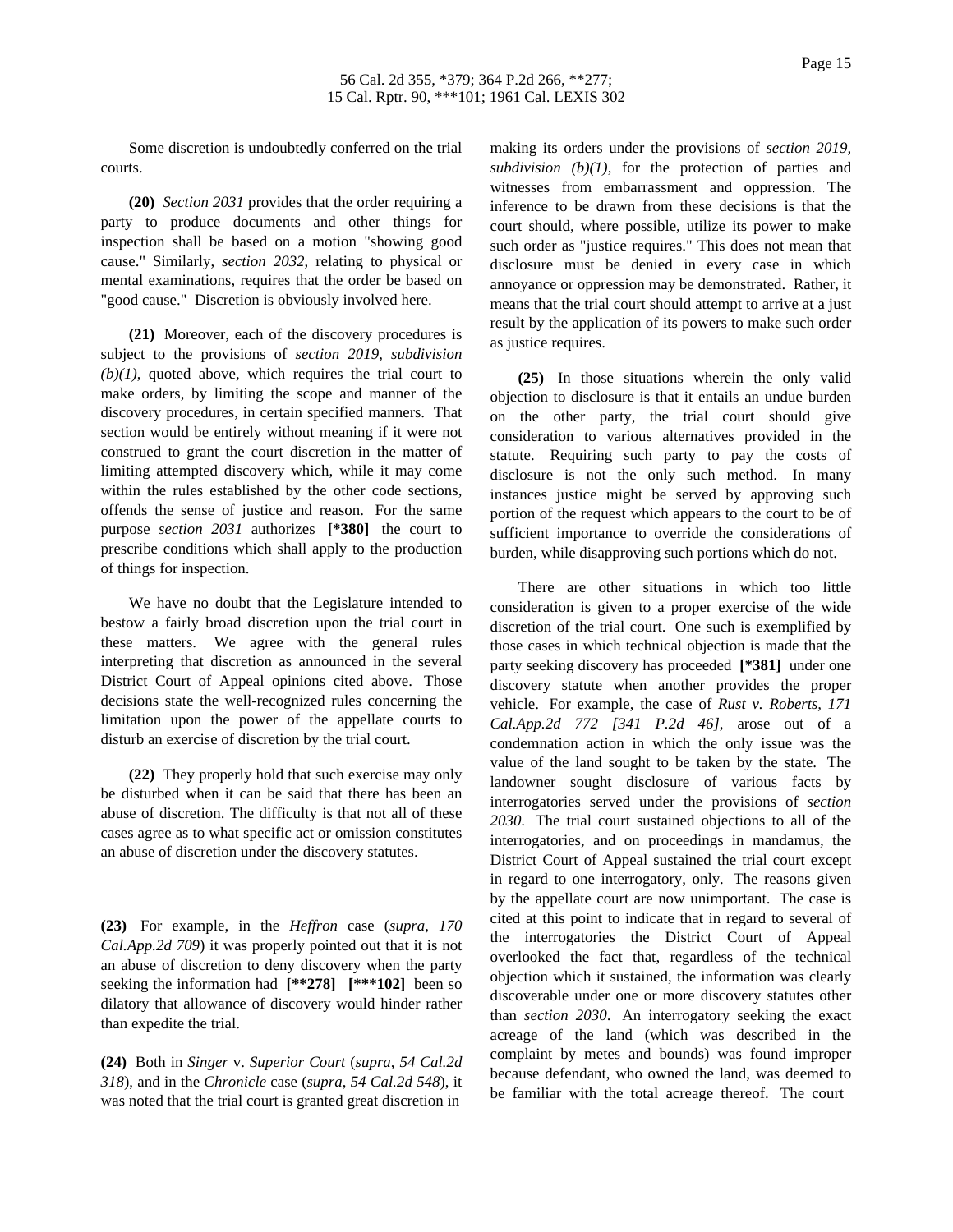obviously overlooked the fact that total acreage, if not admitted, would be a triable issue, and hence discoverable by a demand for an admission of fact under the provisions of *section 2033*. Similarly, the court disallowed an interrogatory seeking the names and addresses of the state's appraisers, together with their reports. Regardless of the discoverability of the appraisers' reports, their names and addresses were clearly discoverable by deposition, and should have been discoverable by interrogatory. Certain interrogatories seeking the state's contentions as to the highest and best use of the land were held to be improper. Even if the state's contention as to use be deemed as nondiscoverable (which premise is questionable) there can be no doubt that plaintiff would have been entitled to an answer to a series of demands for admissions that each of several hypothetical uses was the highest and best use. Thus, in the *Rust* case the decisions of the trial court and of the District Court of Appeal combined to stultify the purposes of discovery. They not only suppressed the effort to obtain information, but they required a delay while plaintiff sought a writ of mandate, as well as a further delay in order that plaintiff might commence new discovery proceedings for the sole purpose of obtaining information to which he would have been entitled had he **[\*\*279] [\*\*\*103]** originally proceeded under a different section. **[\*382]** A proper exercise of discretion by the trial court would have obviated such a situation. If the trial court felt that the objections to the interrogatories, as such, were proper it could have made use of the power granted to it to make such order as justice requires, thereby sustaining the objections only on condition that the state volunteer such portion of the requested information as would be obtainable in another form.

We cannot suggest even a small percentage of the particular situations which might develop wherein the lower courts may utilize discretion to reach the result intended by the Legislature.

**(26)** The examples we have cited underscore the point that in discovery proceedings discretion is not exercised (as several District Courts of Appeal imply) merely by denying or granting the request. To predicate appellate review on the hypothesis that such an exercise of discretion may not be disturbed, is to overlook the purpose of the discovery statutes. If discovery is to serve its intended purpose, the manner of exercising discretion must be given greater consideration at both the trial and

appellate level. Certainly, in some cases, consideration should be given to the purpose of the information sought, the effect that disclosure will have on the parties and on the trial, the nature of the objections urged by the party resisting disclosure, and ability of the court to make an alternative order which may grant partial disclosure, disclosure in another form, or disclosure only in the event that the party seeking the information undertakes certain specified burdens which appear just under the circumstances. With such considerations in mind, the court may grant the request in full or in part. It may grant subject to specified limitations which it finds proper to impose. And it may, when necessary, deny *in toto*. These powers are implicit in the provisions of *section 2019*. 8 Were it not that the Legislature desired that discovery be allowed whenever consistent with justice and public policy, it would not have enacted that provision.

> 8 For an exhaustive analysis of the power of the trial court to protect against the possible abuse of discovery procedures, see Louisell, *Discovery Today*, (1957) 45 Cal.L.Rev. 486, 512.

It would be comforting were it possible to announce a definitive set of rules which would guide all concerned in the future determination of what is or is not an abuse of discretion in the denial, limitation or granting of discovery.

**(27)** It is apparent, however, that each exercise of discretion will occur under a differing set of facts, and that each case must, of necessity, be **[\*383]** decided in light of those particular facts. But it is possible to lay down certain general rules based upon the nature and purpose of the discovery statutes which can be used in determining the proper exercise of discretion in all discovery cases. To constitute a proper exercise of discretion, the factual determination of the trial court should clearly and unequivocally be based upon the following legal concepts:

**(28)** 1. The legislative purposes above set forth are not to be subverted under the guise of the exercise of discretion;

**(29)** 2. Those purposes are to be given effect rather than thwarted, to the end that discovery is encouraged;

**(30)** 3. When disputed facts provide a basis for the exercise of discretion, those facts should be liberally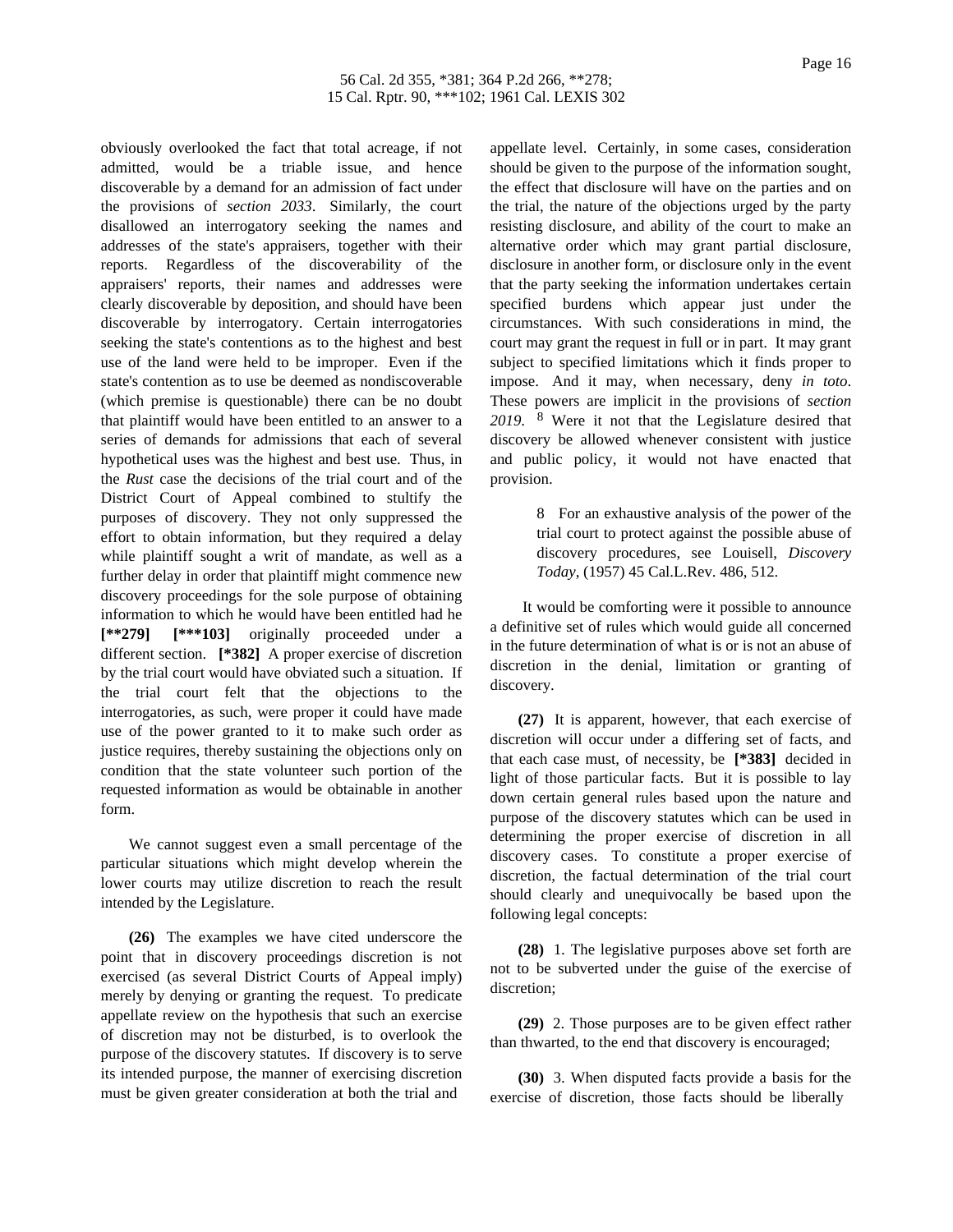construed in favor of discovery, rather than in the most limited and restrictive manner possible;

**(31)** 4. Although the statutory limitations on discovery must be applied when the facts so warrant, exercise of discretion does not authorize extension thereof beyond the limits expressed by the Legislature; <sup>9</sup>

**[\*\*280] [\*\*\*104] (32)** 5. There is no room for judicial discretion in those situations not included in the statutes but asserted as general limitations on the privileges conferred.  $10$  Such situations, however, may be subject to judicial discretion under the statutory power to prevent abuse and advance the ends of justice;

**(33)** 6. The power to prevent abuse which is bestowed on the trial court by the provisions of *section 2019, subdivision (b)(1)*, is the power to exercise discretion based upon the factual showing made. When the record indicates facts on which the court exercised its discretion, that exercise will not be disturbed on appeal; when the facts are undisputed, or there is but one reasonable interpretation thereof, the question ceases to be fact, and is one of law;

**(34)** 7. The trial courts in exercising their discretion should keep in mind that the Legislature has suggested that, where possible, the courts should impose partial limitations rather than outright denial of discovery;

**(35)** 8. In the exercise of its discretion the court should **[\*384]** weigh the relative importance of the information sought against the hardship which its production might entail, and it must weigh the relative ability of the parties to obtain the information before requiring the adversary to bear the burden or cost of production, keeping in mind the statutory admonition of entering an order consistent with justice.

> 9 For an example of the trial court's unwarranted attempt to extend the statutory limitation on privilege, see *San Francisco Unified Sch. Dist. v. Superior Court, supra, 55 Cal.2d 451*.

> 10 Examples: claim that the moving party is engaging in a "fishing expedition," or that privilege extends beyond the statutory definition thereof, or that the material sought is subject to an objection which is only applicable to time of trial, all discussed later.

**(36)** Any record which indicates a failure to give adequate consideration to these concepts is subject to the attack of abuse of discretion, regardless of the fact that the order shows no such abuse on its face. A difficulty arises, however, when the record is devoid of any clue as to the reasoning of the trial court.

**(37)** There is nothing in the discovery statutes which requires the trial court to make findings as a basis of an order either granting or refusing the right to have information disclosed. In many instances which have come to our attention the trial court has filed a memorandum opinion which adequately serves this purpose. In other instances the order includes certain sanctions which, of themselves, indicate the reasoning behind the exercise of discretion. More often the appellate court has been faced with a bare order which includes no suggestion of the reasoning behind it. While there is no requirement that the trial court make such a record, and admittedly such is not always necessary to a review, a careful trial judge, faced with a questionable request for discovery, will find some way to let the record show the basis of his determination.

**(38)** There is another factor connected with this discussion of discretion that should be mentioned. Throughout the cases decided this day appears the objection that the requested discovery is a mere "fishing expedition." This is a concept constantly referred to in the legal literature on the subject. Apparently the phrase is intended to mean that the party seeking discovery does not know precisely what he seeks, but is attempting to obtain all possible information for the purposes of his case. This is no basis for holding, *per se*, that the request is improper. Inasmuch as discovery of all relevant material during the time of preparation is the aim of the statute, and since the statute intends that each party shall divulge, within limits, the information in his possession, there is nothing improper about a fishing expedition, *per se*. The method of "fishing" may be, in a particular case, entirely improper (i.e., insufficient identification of the requested information to acquaint the other party with the nature of information desired, attempt to place the burden **[\*385]** and cost of supplying information equally available to both solely upon the adversary, placing more burden upon the adversary than the value of the information warrants, etc.). Such improper methods of **[\*\*281] [\*\*\*105]** "fishing" may be (and should be) controlled by the trial court under the powers granted to it by the statute. But the possibility that it may be abused is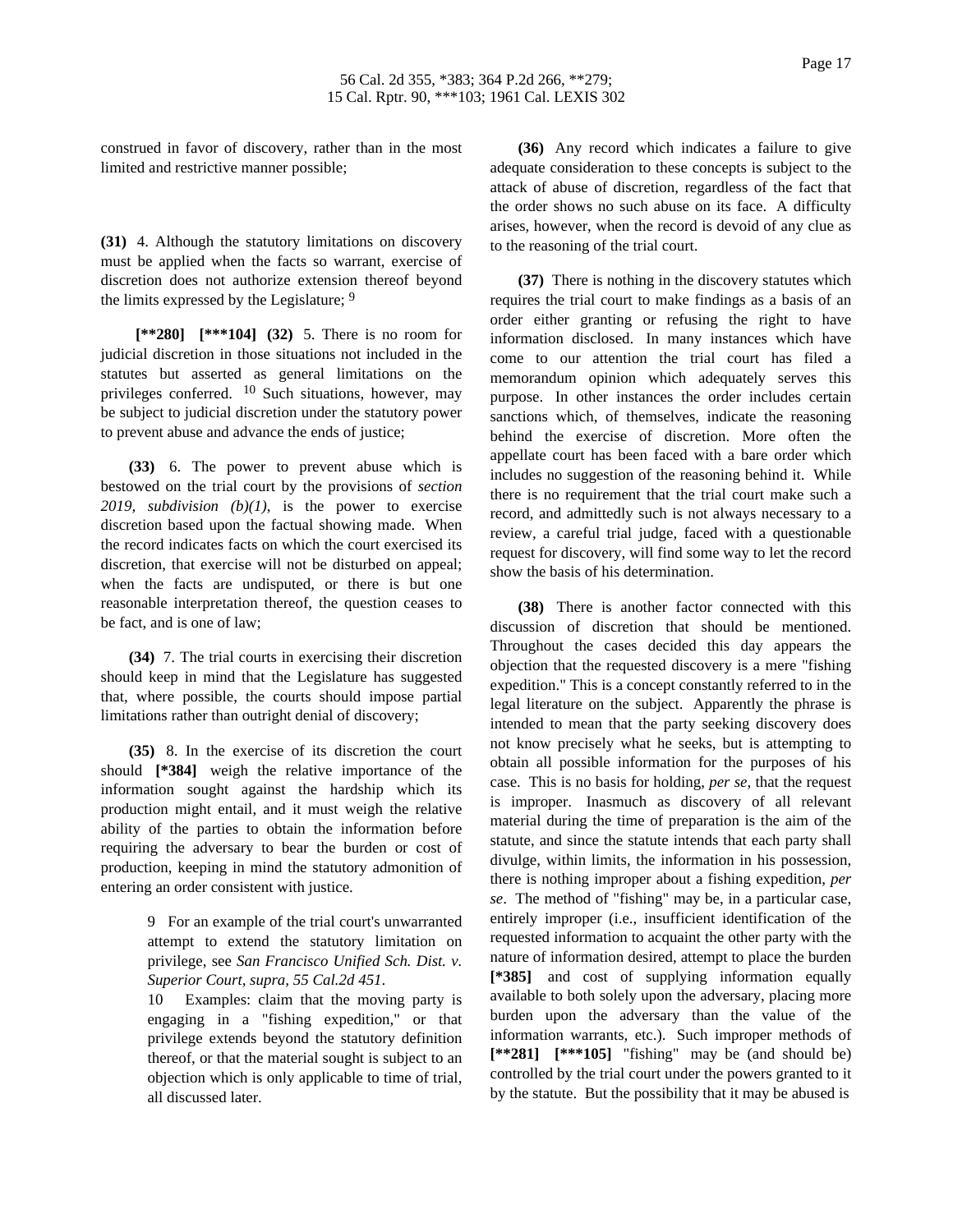not of itself an indictment of the fishing expedition *per se*.

There can be no question but that the Legislature had before it, when adopting the discovery statutes, all of the arguments against discovery predicated on the theory that a fishing expedition is improper. The report of The State Bar, referred to above, pointed out that the then existing discovery provisions were too restrictive, and specifically made mention of the fact that various judicial decisions interpreting those statutes had attempted to hinder discovery on the alleged ground that it was a mere fishing expedition. Particularly, the report included reference to the concurring opinion in *MacLeod v. Superior Court, 115 Cal.App.2d 180, 185 [251 P.2d 728]*, wherein it was said: "The statute, as written [referring to presuit discovery by deposition], permits a proceeding brought for the sole purpose of annoying, harassing or embarrassing another, or for some ulterior object. *It permits one who does not have a cause of action to indulge in a meddlesome fishing expedition*. . . . It should not be permitted. But the remedy lies in the field of legislation. . . ." (Emphasis added.)

The Legislature has now acted. It has authorized the fishing expedition which the opinion castigated. It did so with the full knowledge that the federal procedure which it was adopting had already been interpreted by the United States Supreme Court as authorizing fishing expeditions. In *Hickman v. Taylor, supra* (1947), *329 U.S. 495, 501, 507*, that court had said: "The various instruments of discovery now serve (1) as a device . . . to narrow and clarify the basic issues between the parties, and (2) as a device for ascertaining the facts, or information as to the existence or whereabouts of facts, relative to those issues. Thus civil trials in the federal courts no longer need be carried on in the dark. The way is now clear, consistent with recognized privileges, for the parties to obtain the fullest possible knowledge of the issues and facts before trial. . . . *No longer can the time-honored cry of 'fishing expedition' serve to preclude a party from inquiring into the facts underlying his opponent's case*. [Here, by footnote, the **[\*386]** opinion points out that a valid argument against the objection to fishing expeditions is the mutuality of the procedure whereby a party who must disclose his case to the "fisher" may also require his opponent to do likewise.] Mutual knowledge of all the relevant facts gathered by both parties is essential to proper litigation. To that end, either party may compel the other to disgorge whatever

facts he has in his possession. The deposition-discovery procedure . . . [reduces] the possibility of surprise." (Emphasis added.)

Although the *Hickman* case is not binding upon us, its reasoning is sound.

**(39)** It follows that the claim that a party is engaged upon a fishing expedition is not, and under no circumstances can be, a valid objection to an otherwise proper attempt to utilize the provisions of the discovery statutes. Should the so-called fishing expedition be subject to other objections, it can be controlled as indicated hereinabove.

With these general observations we now turn to a discussion of the specific issues raised by the parties.

The particular facts of the instant case are as follows:

Plaintiffs filed an action for damages for personal injuries alleged to have been received in an accident involving the motor vehicle in which plaintiffs were riding and a bus operated by defendant. The highway on which the accident occurred (U.S. 99) carries interstate as well as intrastate traffic, and the bus which was involved in the accident is alleged to have been carrying interstate passengers. While plaintiffs were yet at the scene, awaiting removal to the hospital, at least one witness to the accident, whose name and address plaintiffs do not have, but whom they believe to reside **[\*\*282] [\*\*\*106]** out of the State of California, stated facts to plaintiffs indicating the liability of defendant for the occurrence of the accident. At the same time and place, and before plaintiffs were removed to the hospital, adjusters and investigators in the employ of defendant arrived at the scene and obtained written and signed statements from various witnesses, including the bus passengers and other persons who were then using the highway. These investigators then followed plaintiffs to the hospital where they obtained statements from them. Plaintiffs did not obtain legal representation until the following day, and did not file suit until some time thereafter. Defendant's attorney was not retained in the matter until after suit was filed. In order to discover the names and addresses of possible witnesses, plaintiffs' attorney retained a detective agency and placed an **[\*387]** advertisement in the local daily newspaper, all to no avail. He then filed the motion referred to above, seeking an order requiring defendant to produce and to permit inspection and copy of the written statements of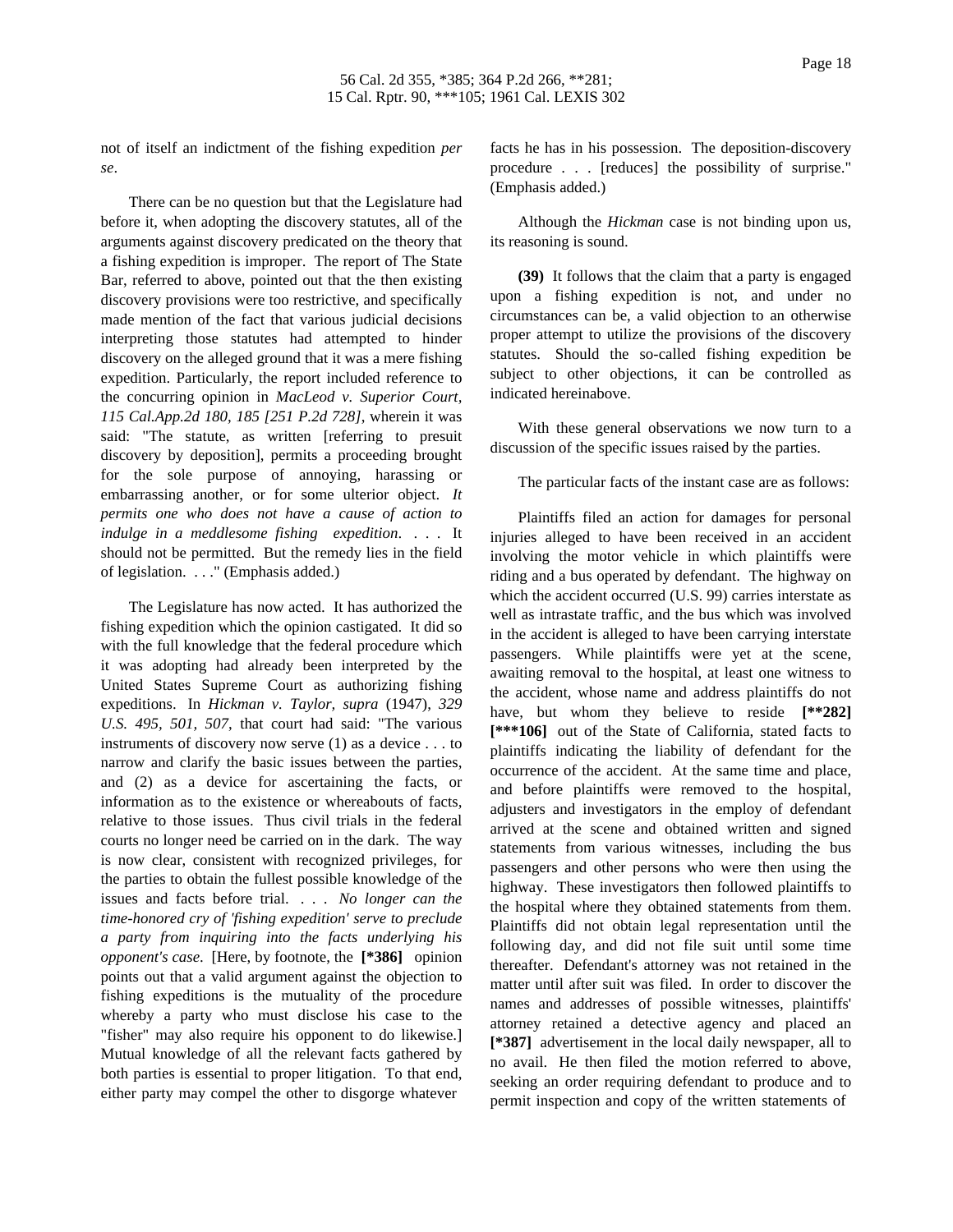all witnesses.  $11$  In opposition to the motion defendant contended that the statements of the independent witnesses (as distinct from plaintiffs' statements) were not subject to discovery, although it conceded that plaintiffs were entitled to (and have since been furnished with) the names and addresses of such witnesses, many of whom reside out of the state and at great distances from the forum. In support of its contention, defendant filed the affidavit of its attorney alleging, among other things, that upon learning of the accident defendant caused an investigation to be made and written statements of the witnesses to be obtained "for the sole purpose of acquiring information regarding said accident to be transmitted to its attorneys . . . in preparing to defend against any claims arising out of the accident," and that thereupon all of the results of such investigation were transmitted to defendant's attorneys, in confidence, for such purpose.  $12$  The matter was submitted to the respondent court which entered its order requiring defendant to supply plaintiffs with the written statements of all the witnesses. In order to prohibit the enforcement of that order, defendant brought this proceeding.

> 11 Plaintiffs also sought discovery of various other matters which have been disposed of by stipulation.

12 Plaintiffs do not raise any question concerning the fact that the affidavit is obviously hearsay, but they do point out that the attorney to whom the reports were subsequently transmitted was not defendant's attorney on the date that the statements of witnesses were obtained by defendant's agents.

In support of its application for a writ defendant contends that plaintiffs' motion for inspection should have been denied because: (1) there was not a sufficient showing;  $13$  (2) the statements of the independent witnesses are exempt from discovery by reason of privilege; and (3) they are further exempt by reason of being the work product of the litigant or its attorney. Other issues are inherent in these stated issues, and have been stated above. We turn to a discussion of these issues.

> 13 In addition to other claims of insufficiency of the showing, defendant points out that plaintiffs' affidavit in support of its motion in the respondent court did not include any reference to the attempts made by them to obtain the names of the

witnesses, and that they first presented those facts by allegations in their verified return herein. The question of the timeliness of that showing will be discussed at the appropriate point below.

# **[\*388]** *Sufficiency of the showing*:

Petitioner contends that the order of respondent court was made without a sufficient showing of good cause. Such an order would be beyond the jurisdiction of the court if no cause were shown because the language of *section 2031* clearly requires such a showing as the basis of any order for inspection. Subdivision (a) thereof, quoted in full above, provides that "[upon] motion of any party showing good cause therefor" the court may order the production, inspection or copying of any **[\*\*283] [\*\*\*107]** specified document. Petitioner argues at great length that good cause was not shown in the instant case.

**(40)** The code section is silent on both the *nature* of good cause and the *manner* in which it is to be shown. This being so, the legislative intent can be ascertained only by a consideration of the general legislative intent, already discussed.

**(41)** The discovery act, as already pointed out, authorizes some vehicles of discovery (depositions, interrogatories and requests for admission) as a matter of right and without prior court order. Only in the cases of production of material for inspection and physical examination does the statute specifically provide that a prior order be obtained, based on a showing of good cause. It thus appears that the Legislature deemed the two latter vehicles to be of a type which might be abused if not controlled in advance.

**(42)** It follows that the good cause which must be shown should be such that will satisfy an impartial tribunal that the request may be granted without abuse of the inherent rights of the adversary. There is no requirement, or necessity, for a further showing. There is nothing in the entire act, other than protection against possible abuse, which indicates that the Legislature has differentiated between the inherent right to one method of discovery and another. The very incorporation, by reference, of various provisions of several sections into the others (scope of examination as defined in *§ 2016, subd. (b)*; orders for protection of parties as set forth in *§ 2019, subd. (b)(1)*; sanctions on refusal to make discovery as provided in § 2034) indicates a legislative intent that the right to each of the various vehicles of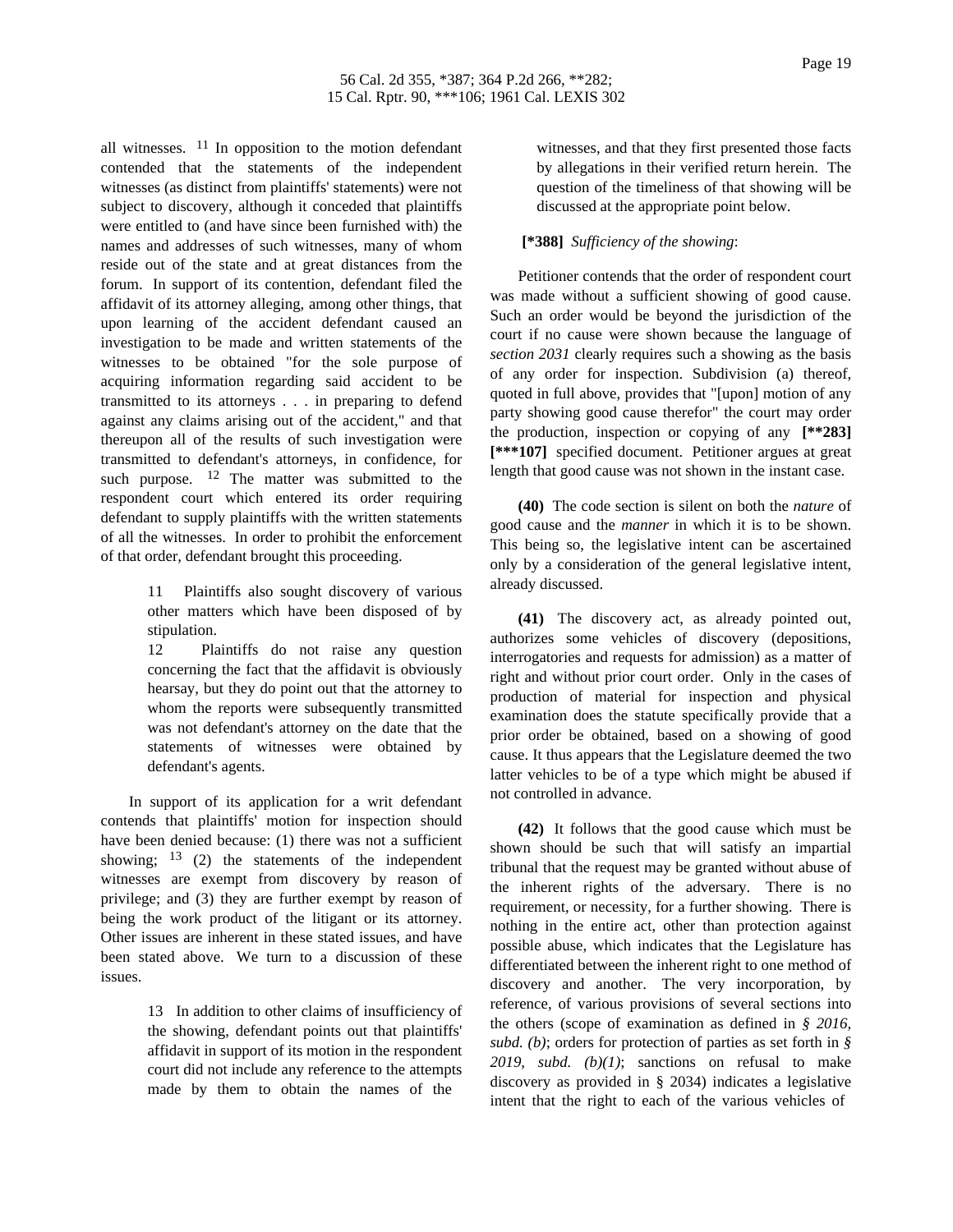discovery, and the basis for the use of each, is inherently the same.

Petitioner also urges impropriety in the *manner* in which the cause for inspection was shown herein. It appears that plaintiffs filed their motion for inspection simultaneously with their complaint, and without supporting affidavits. However, affidavits were served and filed prior to the date of the hearing **[\*389]** of the motion. Those affidavits, identified the documents desired, showed them to be in the possession of petitioner, and showed plaintiffs' need for inspection. They did not include the allegations of the facts (set forth above) that plaintiffs had diligently attempted to obtain the information from other sources, and were frustrated in such attempt. There being no record, there is no way of knowing whether those facts were presented to the trial court orally, or at all. We do know that plaintiffs (as the real parties at interest herein) alleged these facts in full in their verified reply to the petition in this court. Furthermore, at oral argument petitioner admitted these facts to be true, but nevertheless contends that the showing before the trial court was fatally defective.

There is no merit to this contention.

**(43)** Since the statute does not prescribe the method of showing good cause, such may be shown in any manner consistent with the established rules of pleading and practice.

**(44)** Ordinarily, when a motion is filed seeking an order of court, the moving party serves and files supporting affidavits. Such was done herein prior to the date of hearing. Often the showing made therein is complete; sometimes it is not. In such instances (and even when no such supporting affidavits are filed) good cause may be found in the pleadings theretofore filed in the action. Often the cause for granting the motion is shown orally at the time of hearing, either by testimony or by argument of admitted facts. The latter method may be quite adequate insofar as the trial court is concerned (although it provides little record if the ensuing order is to be reviewed).

**(45)** Since the trial court must pass upon the cause shown, it is obvious that good cause should be shown at the time of making the motion or before. But if it is shown at any time before that court loses jurisdiction, it would be futile to disturb a proper exercise of discretion just because the court acted prematurely. To do so would be contrary to what has been previously said regarding the purpose of **[\*\*284] [\*\*\*108]** the discovery statutes. Evidently the respondent court here felt that the showing was sufficient, even in the absence of any claim that plaintiffs had attempted, and failed, to procure the information from other sources.

**(46)** The facts that the scene of the accident was an interstate highway, that petitioner obtained the witnesses' statements at the time of the accident, and while plaintiffs were physically incapacitated, as well as the other surrounding circumstances, were all before respondent **[\*390]** court. This would seem to support the implied finding of good cause. But, even if we were to hold such showing was insufficient, it now appears that additional facts, not presented to the trial court (but admittedly supporting the right to inspect) are true. Were it to be held that the failure to present those facts to the trial court requires us to grant the writ sought herein, needless litigation would result. This is so because although we would thereby prohibit the trial court from enforcing its order for inspection, nothing would prohibit plaintiffs from making a new motion, in support of which they would produce all of the facts which were first produced, together with those that have been presented since, and admitted to be true. Thereupon the respondent court would make a new order granting inspection, which order would not be subject to the present claim. Such procedure would not promote the efficient and expeditious disposition of this litigation.

**(47)** Inherent in the claim that there was an insufficient showing of good cause (in this proceeding, as well as in the other discovery matters now before us), is the contention that no material is discoverable under the statute unless it is shown to be relevant to the issues in the case. 14 Such contention is not new. It has been considered and found untenable by this court and by several District Courts of Appeal. In *Chronicle Pub. Co. v. Superior Court, supra, 54 Cal.2d 548*, this court approved the language of *Pettie v. Superior Court, supra, 178 Cal.App.2d 680*, where it was pointed out that the statute (*subd. (b) of § 2016*) expressly provides that discovery may be had as to any matter which is relevant to the *subject matter* involved in the pending action. The *Pettie* opinion then points out the wide divergence between the "subject matter of" and the "issues in" such action. Holding that relevancy to the subject matter is a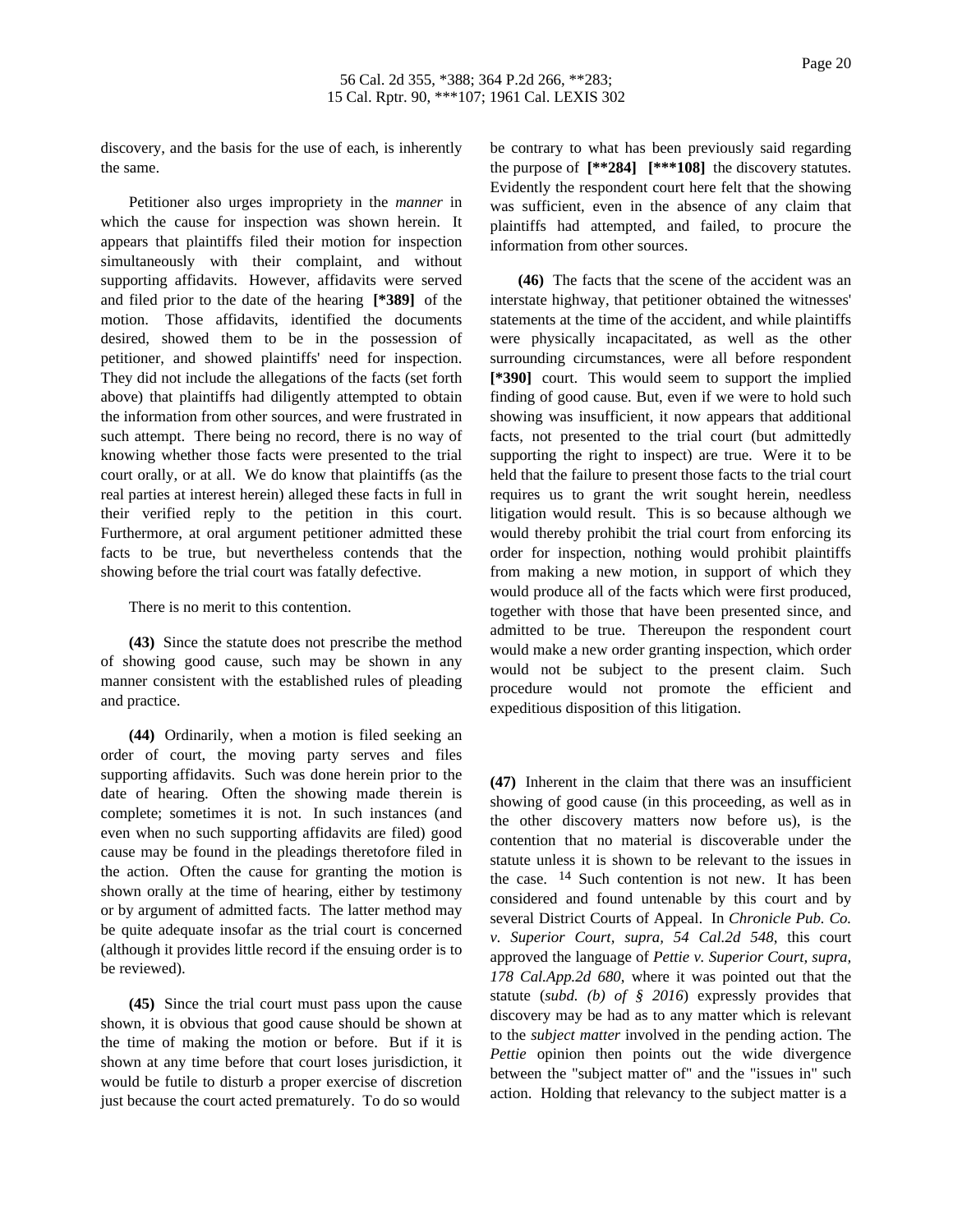broader concept than relevancy to the issues, it concludes that if the legislative intent had been to limit discovery to those matters which were relevant only to the issues, the Legislature would have so stated. The same concept was stated in *Rolf Homes, Inc. v. Superior Court, supra, 186 Cal.App.2d 876, 881*, and to some extent in *Laddon* v. *Superior Court, supra*, 167 Cal.App. 391, **[\*391]** wherein (at p. 395) the court expressed the view that relevancy as applied to pretrial examination (discovery) is more loosely construed than it is when applied at the trial.

> 14 The argument is based in part on the decision in *Twin Lock, Inc. v. Superior Court, 171 Cal.App.2d 236 [340 P.2d 748]*, which held that the rules regarding discovery prior to the enactment of the 1957 discovery statutes were still applicable, and that the Legislature was without constitutional power to change them. For reasons set forth below, the *Twin Lock* decision should be overruled.

**(48)** Without any showing of what the statements of the witnesses might include, the trial court was justified in finding that those statements, obtained at the scene of the accident, were the factual accounts of eye witnesses, and hence relevant to the subject matter of the pending action. We conclude that the plaintiffs in the original action made a sufficient showing of good cause to support the order of respondent court.

## *Admissibility of the evidence*:

**(49)** An objection made in the instant case and running through most of the other cases now pending, is that the material sought to be disclosed would be inadmissible **[\*\*285] [\*\*\*109]** at the trial of the action and is therefore not discoverable. The claim runs contra to an express provision of the discovery act. *Subdivision (b) of section 2016* defines the scope of examination allowable in the taking of depositions, and its provisions are incorporated, either by express reference or by implication, in each of the sections providing for the remainder of the vehicles of pretrial discovery. Included therein is the provision that "It is not ground for objection that the testimony will be inadmissible at the trial if the testimony sought appears reasonably calculated to lead to the discovery of admissible evidence." In spite of this language several opinions of the District Court of Appeal have held that such language is an invalid part of the statute.  $15$  These cases are wrong and should be

disapproved insofar as they hold that the material sought (be it by deposition, interrogatory, inspection, demand for admission or examination) is not subject to the discovery statutes because the same material would be inadmissible at the trial of the action. The provision quoted above leaves no doubt of the legislative intent. Insofar as the material sought is in aid of any one or more of the many purposes of the discovery statutes, it makes little difference that such material is inadmissible *per se*. ( *Chronicle Pub. Co. v. Superior Court, supra, 54 Cal.2d 548, 560*; *Pettie v. Superior Court, supra, 178 Cal.App.2d 680*.) The cases last cited also point out the desirability of allowing discovery of material which may not be admissible on direct examination, but which will be admissible on cross-examination.

> 15 Principally, the *Twin Lock* decision and cases which have relied thereon. See fn. 14, *supra*.

**[\*392] (50)** Of course, while the mere inadmissibility of the material is not, of itself, a bar to discovery, it is possible that the trial court, in the exercise of its discretion, may find such inadmissibility to be a factor which should be weighed in determining a claim of undue burden. It may be that the inadmissibility of the material indicates that the advantage to be gained from disclosure is outweighed by the burden which disclosure will entail. In such event the trial court may make such protective order as may be consistent with justice.

**(51)** In several of the cases now pending before us the claim of inadmissibility is also predicated upon the alleged incompetency of the testimony, rather than upon its irrelevancy or immateriality. Such incompetency is alleged in terms that normally are used to attack the admissibility of evidence at the time of trial (e.g., hearsay, assuming facts not in evidence, opinion and conclusion, etc.), including those usually addressed to the form of the question. Inasmuch as the Legislature has intentionally provided that the inadmissibility at the trial is not, of itself, a bar to disclosure on pretrial discovery, none of these objections to disclosure are sound. It should be noted that the Legislature has carefully provided a method whereby inadmissible material allowed on discovery may be prevented from reaching the ear or eye of the fact finder at the time of trial. *Subdivision (d) of section 2016* (expressly incorporated in *§ 2030*, and by implication in *§ 2031*) provides that at the time of trial only so much of the disclosed material as may be "admissible under the rules of evidence" is to be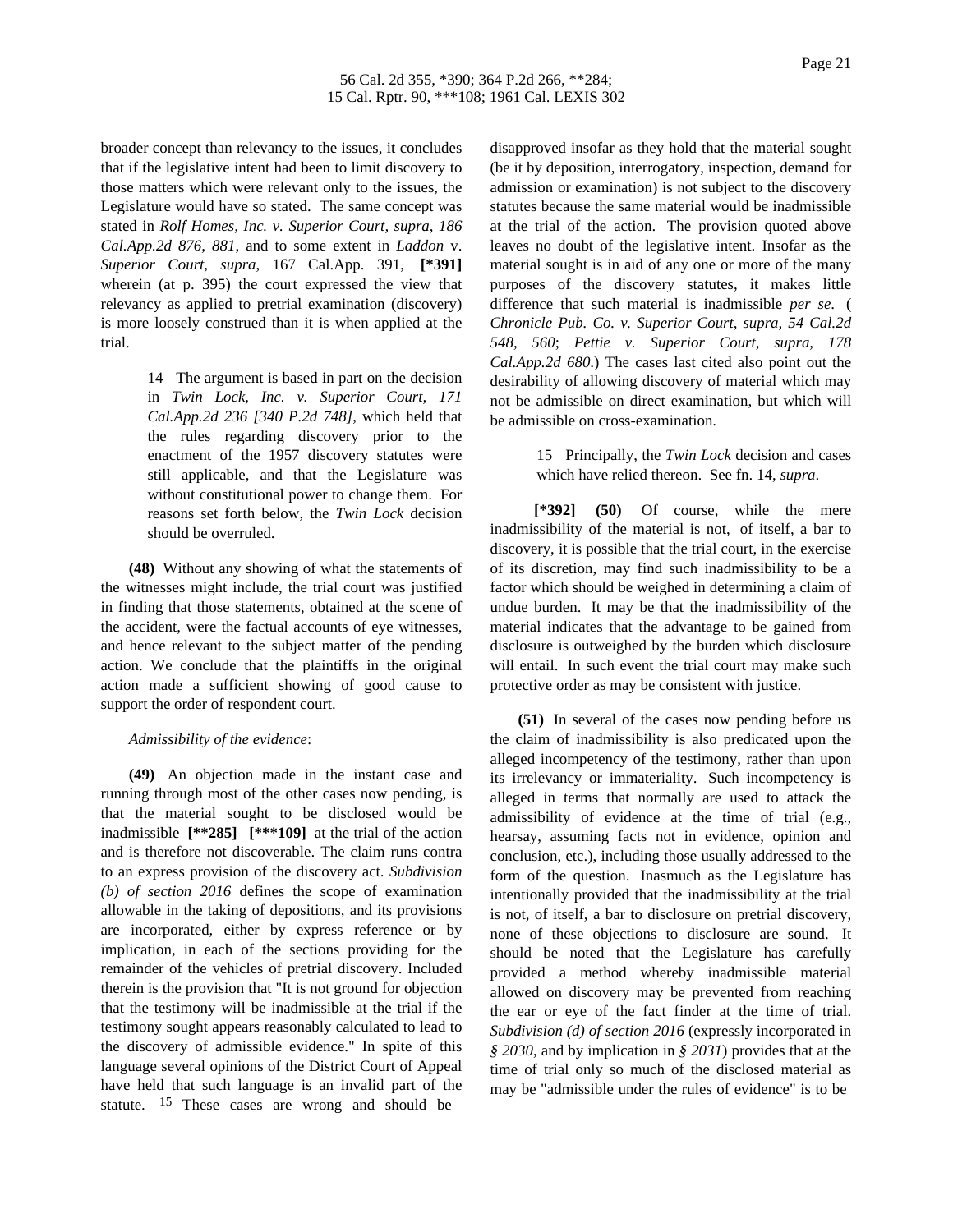used by the parties.  $16$ 

16 What is here said in regard to competency is not applicable to questions propounded on deposition. Depositions are governed by *subdivision (c) of section 2016* which provides that examination shall "proceed as permitted at the trial. . . ." The fact that this provision was not incorporated into the sections dealing with other forms of discovery indicates that the Legislature recognized a distinction between oral examination and other forms of discovery. In the former, the witness requires the protection afforded by those rules which prohibit questions which cannot be answered without admission of facts assumed therein, or which require lengthy explanation, or which cannot be readily understood. Such protection is not necessary in the other forms of discovery in which the party is not confronted by the requirement of immediate answer, and is entitled to the aid of counsel in framing an explanatory reply.

**[\*\*286] [\*\*\*110] (52)** In all cases where inadmissibility for whatever reason is urged as a bar to discovery, it is the duty of the trial courts to consider such contention in the light of all of the facts, including both the purposes of the discovery act and **[\*393]** the purposes which disclosure of the objectionable material might serve.

**(53)** It is as equally improper to blindly grant disclosure of incompetent material as it is to deny the same merely because the material may be inadmissible at the time of trial.

**(54)** For example, the opinion and conclusion of a witness or party may serve no useful purpose whatsoever, or it may be a prime source of other factual and competent evidence. The same is true of hearsay. When the only objection urged is such type of incompetency, and no other factor is present, it would be improper to deny the right to disclosure. But when such objection is urged in connection with burden, oppression, or other matters going to the justice and equity of the situation, it is incumbent on the trial court to weigh all such factors. No hard and fast rule can be made.

**(55)** Only when the court has before it the "subject

matter of the pending action," together with facts from which it can determine the need for disclosure, the ability of the respective parties to obtain the information, and the hardship which may be entailed by an order granting or denying, can it make an order which will be consistent with justice and the purposes of the discovery act.

In the instant proceeding it is far from clear that the statements sought to be inspected are inadmissible. But even if they were, such fact would not bar their disclosure under the considerations set forth above. This is particularly true in light of the fact that respondent court had sufficient information on which to base its order requiring disclosure.

*Unreasonable search and seizure*:

**(56a)** Petitioner next argues that the Legislature was without constitutional power to enact a statute which provides that a party or witness must disclose material without reference to its admissibility. The argument is based upon the rule announced in *Twin Lock, Inc. v. Superior Court, supra, 171 Cal.App.2d 236*. There the court reasoned that in spite of the express provision of *section 2031*, the right to the production and inspection of documents is not as broad as the right to examine a party under the provisions of *section 2016*. 17 It based this conclusion upon a review of several Supreme Court cases (particularly *McClatchy Newspapers v. Superior Court, 26 Cal.2d 386 [159 P.2d 944]*) which had interpreted the right **[\*394]** to inspect documents as such right existed under *section 1000 of the Code of Civil Procedure* (since repealed by the discovery act). The *Twin Lock* case relied upon and quoted the following language used in *McClatchy (26 Cal.2d 386, at p. 396)*: "The right to have an inspection of papers and documents in the hands of a party to the action or a third person is governed by different rules from those applying to depositions. A party or witness has a constitutional right to be free from unreasonable searches and seizures, and it is therefore incumbent upon the one seeking an inspection to show clearly that he has a right thereto and that the constitutional guaranties will not be infringed." Based upon that quotation, the court in *Twin Lock* concluded that any deviation from the rules previously announced for the protection of parties under the old *section 1000* constituted an unreasonable search, and that the Legislature was powerless to provide any method not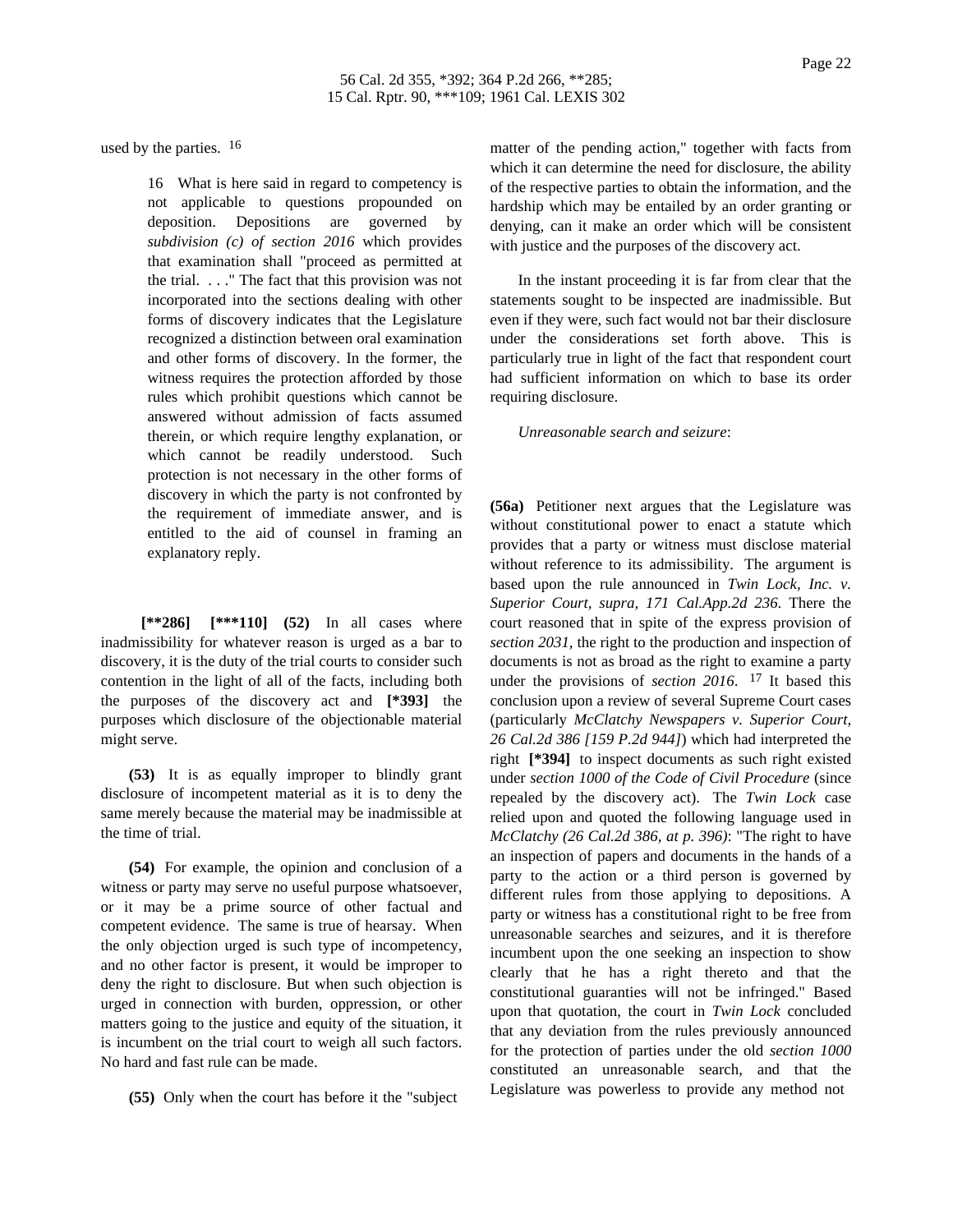consistent with those rules. Such reasoning is unsound. At **[\*\*287] [\*\*\*111]** the time of *McClatchy*, inspection was governed by the provisions of *section 1000*, and depositions by the provisions of sections 2020 et seq., all since repealed. Those sections did not spell out, as does the present discovery act, the various procedures which protect the parties from the unfairness of an unreasonable inspection. It was therefore necessary for the courts to apply rules which would guarantee such constitutional protection. The present statutes, however, provide that an order requiring a party to submit to inspection of material in his possession or control may only be made for good cause, shown on motion heard after notice to such party. It is further provided that in making such order the court shall exercise a wide discretion in the application of any number of procedures intended to protect the parties against abuse, oppression or any other alleged injustice. Thus, the statute has adequately provided for protection against the *unreasonableness* of the search or seizure.

**(57)** The California Constitution only prohibits "unreasonable" seizures. 18 Reasonable searches are permitted. One such "reasonable" search is by means of a search warrant. But just as search warrants are justifiable on the showing of good cause (and the provision of other protective procedures), so an order for the inspection of material in a civil case is reasonable when similar provision **[\*395]** is made.

**(56b)** The *Twin Lock* decision is in conflict with the specific legislative enactment, is wrong, and is for those reasons, overruled.

> 17 Both *sections 2030* (interrogatories) and 2031 (inspection of documents) expressly provide that the scope of inquiry thereunder shall be the same as the scope of inquiry permitted by *section 2016* (depositions).

> 18 *Article I, section 19, of the California Constitution* provides in part: "The right of the people to be secure in their persons, houses, papers, and effects, against unreasonable seizures and searches, shall not be violated. . . ."

#### *The attorney-client privilege*:

Petitioner further contends that it may not be compelled to produce the statements of the independent witnesses for the reason that such statements come within the attorney-client privilege. It no longer contends that such privilege extends to the names and addresses of such

witnesses because, as has been noted above, it has already delivered a list of the names and addresses of such witnesses to plaintiffs.

The privilege contention is based upon the fact (alleged in the affidavit of its attorney filed in opposition to the motion for inspection) that upon learning of the accident petitioner caused an investigation to be initiated for the sole purpose of acquiring information to be transmitted to its attorneys (unnamed), that such information was to be used by said attorneys in preparing a defense to any claims arising out of the accident, and that the statements of the witnesses (together with all other information thus obtained) were so transmitted and are in the possession of petitioner's attorneys for such purpose. It has already been noted that petitioner's counsel was not retained until after the statements were secured. This, of course, casts some doubt on the credibility of the affidavit. However, accepting the affidavit at face value, it is our opinion that the statements of these witnesses were not privileged.

**(58)** *Section 2031* expressly limits inspection to matters that are not privileged. In addition, it extends the scope of inspection to that expressed in *subdivision (b) of section 2016*. That section, after providing an extremely wide scope of examination, concludes with the following language:

"All matters which are privileged against disclosure upon the trial under the law of this State are privileged against disclosure through any discovery procedure. This article shall not be construed to change the law of this State with respect to the existence of any privilege, whether provided for by statute or judicial decision, nor shall it be construed to incorporate by reference any judicial decisions on privilege of any other jurisdiction."

**(59)** By this provision it is clear that the Legislature intended to express three distinct **[\*\*288] [\*\*\*112]** concepts not found in the earlier law of discovery. These are: (1) nothing contained in the new act should be deemed to change the statutory rules of **[\*396]** privilege as set forth in *section 1881 of the Code of Civil Procedure*, which rules were made applicable to discovery; (2) the adoption of the act should not be deemed to alter the effect of any existing judicial decision of this state interpreting or defining privilege; (3) the adoption of the act should not be deemed to be a legislative acceptance of the judicial interpretations of privilege in any other jurisdiction having similar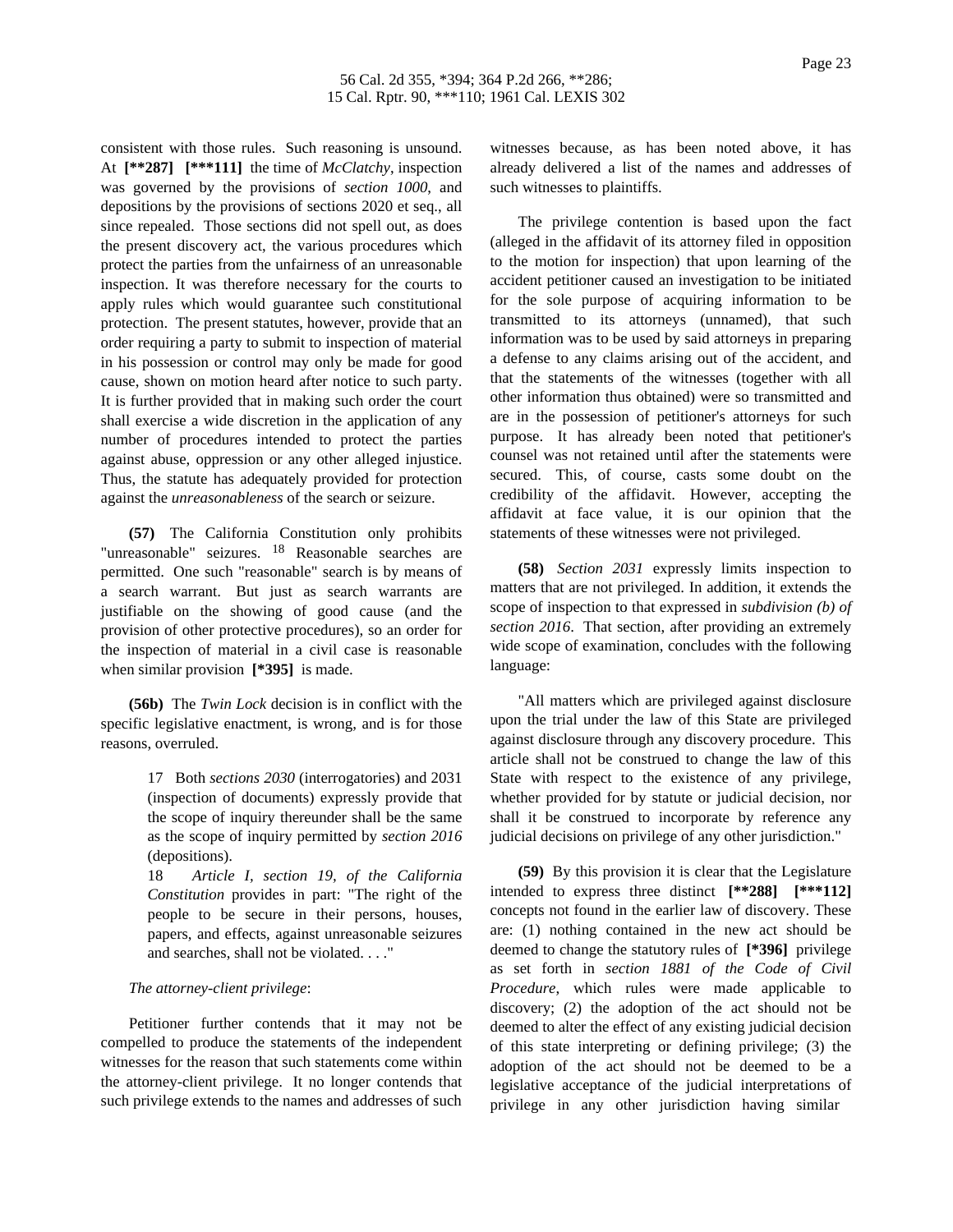discovery provisions. In other words, the Legislature expressly waived all implication that it was familiar with and adopted the judicial decisions of other jurisdictions, and provided that the passage of the act should have no effect, one way or the other, on California decisions interpreting privilege. Thus, the question here presented is whether the attorney-client privilege, as the same is delineated by California statute and case law (without reference to the discovery act, and not as such act has been interpreted in other jurisdictions) extends to the statements of independent witnesses obtained by a party for the purpose of preparing a defense against possible claims.

**(60)** The attorney-client privilege is one of several statutory privileges provided for by *section 1881 of the Code of Civil Procedure.* Subdivision 2 thereof provides:

"An attorney cannot, without the consent of his client, be examined as to any communication made by the client to him, or his advice given thereon in the course of professional employment; nor can an attorney's secretary, stenographer, or clerk be examined, without the consent of his employer, concerning any fact the knowledge of which has been acquired in such capacity."

The purpose of this privilege is to encourage the client to make complete disclosure to his attorney without fear that others may be informed ( *City & County of San Francisco v. Superior Court, 37 Cal.2d 227 [231 P.2d 26, 25 A.L.R.2d 1418]*; *Holm v. Superior Court, 42 Cal.2d 500, 506 [267 P.2d 1025, 268 P.2d 722]*).

**(61)** It has been held that it is still the client's communication to the attorney even when it is given to an agent for transmission to the attorney, and it is immaterial whether the transmitter is the agent of the client, the attorney, or both ( *San Francisco Unified Sch. Dist. v. Superior Court, supra, 55 Cal.2d 451*, citing *City & County of San Francisco v. Superior Court, supra*).

**(62)** But, because the privilege tends to suppress otherwise relevant facts, it is to be strictly construed (*City & County of San Francisco* v. *Superior Court, supra*, at p. 234; *Grover v. Superior Court,* **[\*397]** *supra, 161 Cal.App.2d 644, 646*; *City & County of San Francisco v. Superior Court, 161 Cal.App.2d 653 [327 P.2d 195]*; *Grand Lake Drive In v. Superior Court, supra, 179 Cal.App.2d 122, 128)*.

**(63)** Based on this well-settled rule of construction it has been held that what an attorney observes and hears from his client is not necessarily privileged ( *Grand Lake Drive In v. Superior Court, supra*), and that nonprivileged matter which comes into the attorney's possession via a privileged document may be subject to disclosure even though the entire document is not (*idem; Unger v. Los Angeles Transit Lines, 180 Cal.App.2d 172 [4 Cal.Rptr. 370, 5 Cal.Rptr. 71]*).

**(64)** Moreover a party may not silence a witness by having him reveal his knowledge to the litigant's attorney ( *City & County of San Francisco v. Superior Court, supra, 37 Cal.2d 227, 238)*.

**(65)** In the *Grand Lake* opinion (*supra, at p. 127*) this proposition was stated as follows: "Knowledge which is not otherwise privileged does not become so merely by being communicated to an attorney. [Citation.]

**(66)** Obviously, a client may be examined on deposition or at trial as to the facts of the case, whether or not he has communicated them to his attorney. [Citation.] While the **[\*\*289] [\*\*\*113]** privilege fully covers communications as such, it does not extend to subject matter otherwise unprivileged merely because that subject matter has been communicated to the attorney."

**(68)** This court approved and adopted this language in *San Francisco Unified Sch. Dist*. (*supra*, *55 Cal.2d 451*) in which it was said, at page 457: "We hold that the forwarding to counsel of nonprivileged records, in the guise of reports, will not create a privilege with respect to such records and their contents where none existed theretofore."

**(69)** These rules clearly demonstrate that the petitioner's action of gathering and transmitting the witnesses' statements to its attorney did not create an attorney-client privilege unless such privilege existed, *ab initio*.

**(70)** That no privilege attached to those statements *ab initio* is demonstrated by the often-repeated proposition that the privilege created by subdivision 2 of *section 1881* does not attach to matters communicated in the absence of a professional relationship or not intended to be confidential ( *City & County of San Francisco v. Superior Court, supra, 37 Cal.2d 227, 234-235*; *Grand*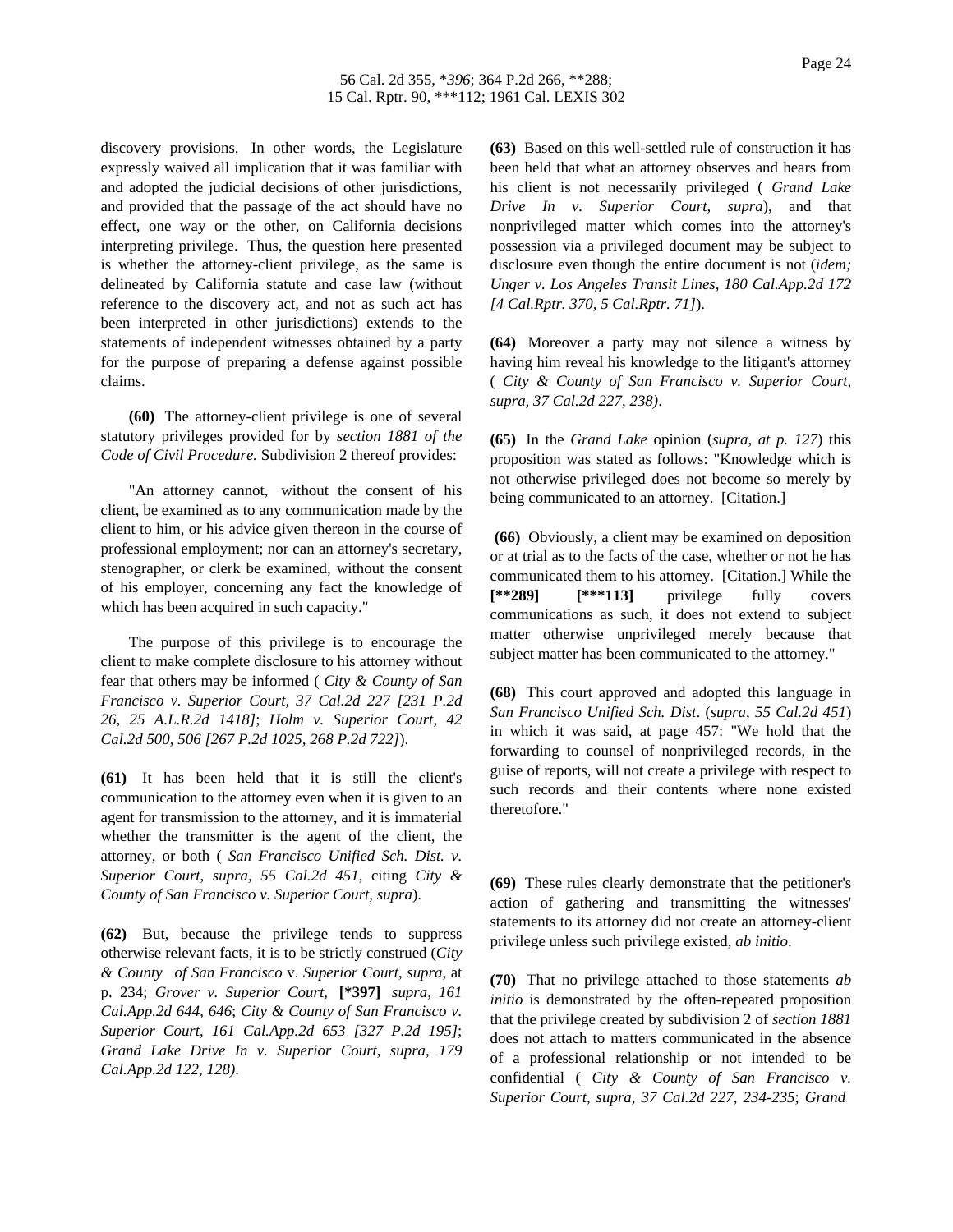*Lake Drive In v. Superior Court, supra, 179 Cal.App.2d 122, 125-126*; *Clark v. Superior Court, supra, 177 Cal.App.2d 577, 580*; *Price v. Superior Court, 161 Cal.App.2d 650, 652 [327 P.2d 203]*).

**(71)** The witnesses, whose statements petitioner has **[\*398]** been ordered to disclose for inspection, did not intend their remarks to be confidential, and they were not in any sense parties to an attorney-client relationship.

**(72)** To attach privilege to the facts and matters which they voluntarily divulged to petitioner's investigators would run contra to the rule expressed in *Chronicle Pub. Co. v. Superior Court, supra, 54 Cal.2d 548, at p. 565*: "'. . . no new or common law privilege can be recognized in the absence of express statutory provision. . . .'

**(73)** The burden of establishing that the evidence is within the terms of the statute is upon the party asserting the privilege." Inasmuch as the witnesses' statements were not, of themselves, privileged, and since the inclusion of them in what may have been a confidential report 19 did not extend any privilege to them, petitioner's claim must fail.

> 19 It is not necessary to a decision herein that we pass upon the question of the privileged nature of this particular communication as affected by the fact that the attorney-client relationship did not exist at the time that the information was gathered.

But petitioner contends that the rule of *Holm* v. *Superior Court* (*supra*, *42 Cal.2d 500*) demands a contrary conclusion. The *Holm* case, of course, had been decided when the California Legislature enacted the discovery act. But, as pointed out above, the Legislature expressly provided that mere adoption of the act should have no effect on existing judicial decisions interpreting privilege. Examination of *Holm* indicates that it does not support a claim that statements of independent witnesses, gathered for the purpose of trial preparation, are within the extent of the privilege. The *Holm* decision dealt with three specific pieces of material all of which were, as here, included in the report which defendant transmitted to its attorney in confidence. One was a photograph of the scene of the accident taken by defendant's investigators; the second was plaintiff's statement obtained from her by defendant's bus driver; the third was the driver's own report, including his version of the

accident, alleged to have been intended as a confidential report to his employer's attorney. The *Holm* decision held that the photograph and the driver's report were privileged, and that the plaintiff's statement was not. 20 In its opinion the **[\*\*290] [\*\*\*114]** court had no occasion **[\*399]** to discuss the privileged or nonprivileged nature of statements made by independent witnesses who were not parties to the litigation and who had no concern in the outcome. In fact, its language leads to the conclusion that if such statements of independent witnesses had been included in the communication the court would have held them to be discoverable along with plaintiff's statement.

> 20 The opinion expressly recognized that the driver's statement, containing his version of the accident, would not have been privileged had it been made in the regular course of business as a report to his superiors for the purpose of studying methods of accident prevention or other administrative matters. The *Holm* doctrine thus makes a factual distinction between reports of the participants on the basis of whether they are made for the sole purpose of trial preparation. In both the *Holm* case and the instant proceeding there were conflicting contentions as to the original purpose of the report. Ordinarily, such must be deemed to present a factual issue for determination by the trial court.

> The basis of the *Holm* determination that the photograph was privileged is not as clear as is the balance of the decision, in light of the fact that the picture was a representation of public highways which any person may have obtained. However, we are not here concerned with that phase of the case.

**(74)** In this connection, we agree with the holding of *Trade Center Properties, Inc. v. Superior Court, 185 Cal.App.2d 409 [8 Cal.Rptr. 345]*. There the attorney for defendant, in order to prepare himself for trial, took a statement from one Files, an independent witness to the transaction. The opposing party attempted to obtain the statement via deposition of the attorney. Although holding that it was contrary to public policy to allow the deposition of an attorney representing a litigant to be taken by his adversary in a pending action, the court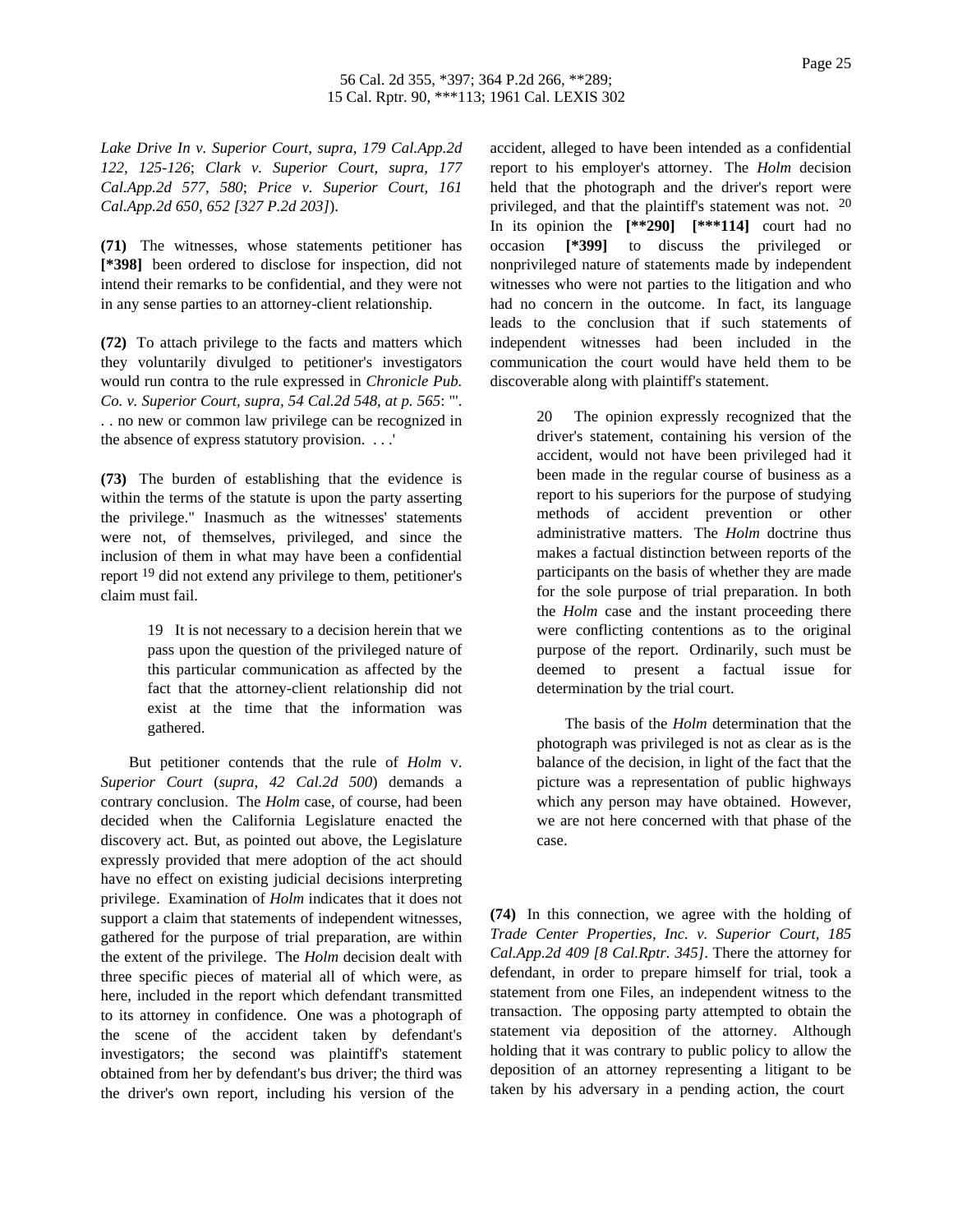refused to deny the right to discovery on the ground of privilege. In this connection the court, at page 411, stated: "The contention [that the information was subject to the attorney-client privilege] reveals a gross misunderstanding of that privilege. It extends only to 'any communication made by the client to' his attorney. Files . . . is not a party to the pending action nor the client of defendants' counsel. No conceivable extension of the broadest view of the language of . . . *Holm* v. *Superior Court* . . . can extend the attorney-client privilege to the communications of the independent nonparty witness here involved."

For these reasons it must be held that the statements here involved were not privileged.

*The "work product" rule*:

**(75)** Petitioner also argues that its attorney should not be required to disclose the statements of the independent witnesses for the reason that such are the product of its preparation for the defense of probable litigation. This is a claim based on the so-called "work product doctrine" announced **[\*400]** by the United States Supreme Court in *Hickman* v. *Taylor* (*supra*, *329 U.S. 495*).

The *Hickman* case involved an attempt to require the adversary's attorney to disclose (under the federal discovery rules) his written memoranda of impressions received from oral statements and conversations had with independent witnesses who were equally available to both parties. After holding (as we have herein) that the statements made by independent witnesses were not privileged in and of themselves, the court came to the conclusion that the attorney should not be required to make disclosure of his own notes and impressions. It based this determination on the necessity of protecting a lawyer's privacy, and maintaining his freedom from intrusion by the opposing parties during his attempts to assemble information, sift the relevant from the irrelevant, and prepare his legal theories and strategy.

**(76)** The court carefully added the following warning:

"We do not mean to say that all written materials obtained or prepared by an adversary's counsel with an eye toward litigation are necessarily free from discovery **[\*\*291] [\*\*\*115]** in all cases. Where relevant and

non-privileged facts remain hidden in an attorney's file and where production of those facts is essential to the preparation of one's case, discovery may properly be had. Such written statements and documents might, under certain circumstances, be admissible in evidence or give clues as to the existence or location of relevant facts. Or they might be useful for purposes of impeachment or corroboration. And production might be justified where the witnesses are no longer available or can be reached only with difficulty. Were production of written statements and documents to be precluded under such circumstances, the liberal ideals of the deposition-discovery portions of the Federal Rules of Civil Procedure would be stripped of much of their meaning." (*329 U.S. at p. 511*.) 21

> 21 The Federal Advisory Committee's solution to the problem was a suggested addition to the rule prohibiting the courts from ordering production or inspection of any material prepared by the litigant or his attorney, as trial preparation, unless denial would unfairly prejudice the party seeking production; and in no event allow disclosure of a writing that reflects the attorney's mental impressions, conclusions, opinions or legal theories. Louisell, in his article entitled *Discovery and Pre-Trial* (36 Min. L. Rev. 633), indicates that the only reason that this suggestion was not adopted into the rules is that the court then had *Hickman* v. *Taylor* under consideration, and adoption of the rule might have proved embarrassing.

Except for its reference to the federal rules, the quoted **[\*401]** paragraph could have been written for the facts and purposes of the instant case. Thus, even under the federal rule it is not correct to say that the work product rule would bar the order entered by the respondent court herein.

**(77)** The work product doctrine is predicated upon the necessity of so limiting discovery that the stupid or lazy practitioner may not take undue advantage of his adversary's efforts and prepare his case for trial through no efforts of his own. Such tactics should not be permitted. Some limitation is required in order to prevent such unfairness.

**(78)** In its essence, the "work product rule" is a form of federally created privilege. (See case note, 8 U.C.L.A. L. Rev. 472.) The Legislature expressly refused to extend